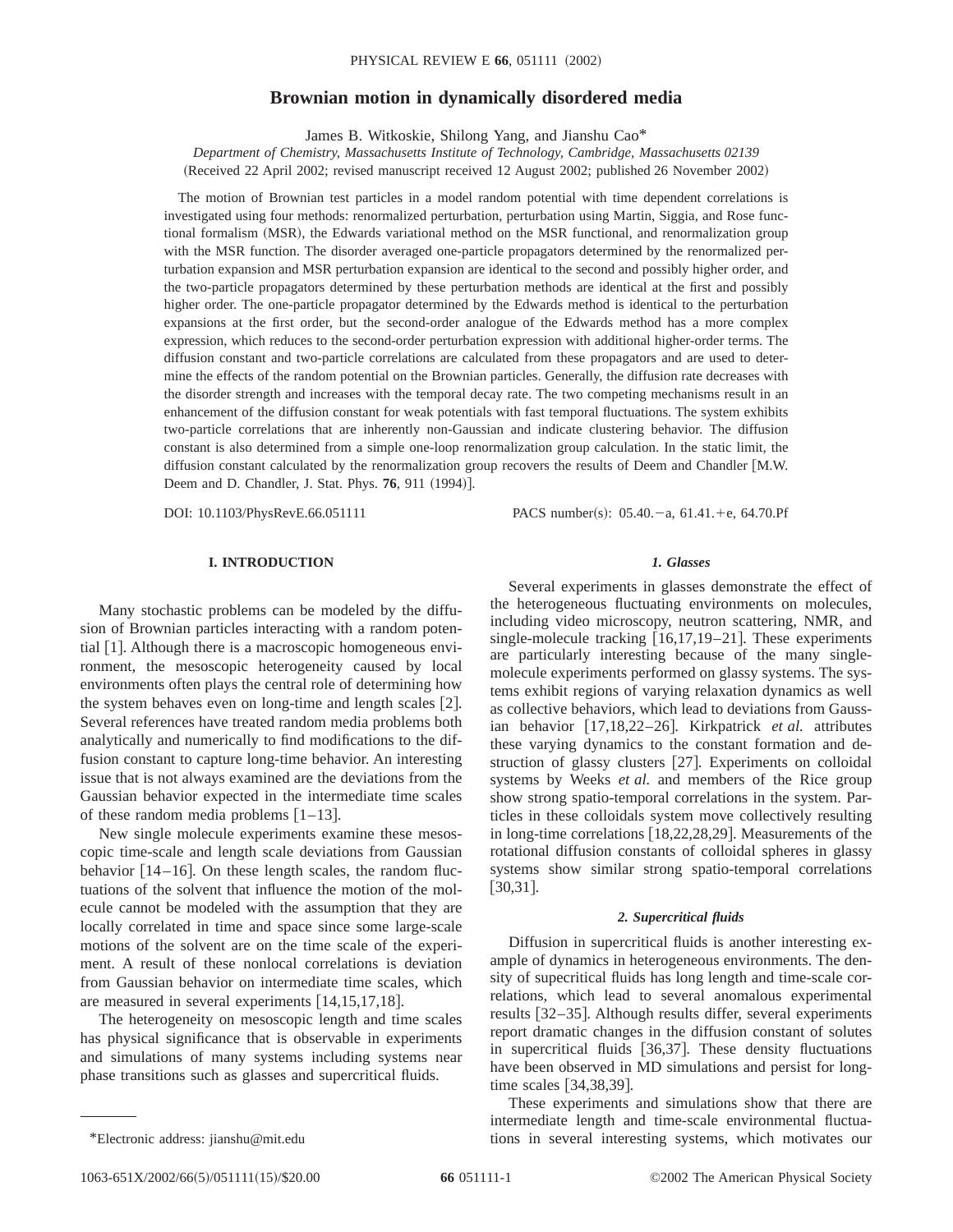study of a stochastic potential with intermediate scale correlations. Because two different stochastic processes, simple diffusion and the random potential, determine the movement of our Brownian particle, we expect significant deviations from the Gaussian form predicted by Einstein's equation. These deviations have been observed and quantified in several simulations and theories  $[18]$ . Several references showed that the simple assumption of fluctuating regions of two different diffusion constants, one for a cluster and another for free diffusion, results in significant changes in the diffusion constant and deviations from Gaussian behavior on intermediate time scales  $[40-42]$ . Mode coupling theory also predicts significant deviations from the expected Gaussian behavior, especially for glasses  $[22,29,43-45]$ . Simulations by Donati *et al.* support these theoretical predictions of non-Gaussian behavior at intermediate times for glasses. Similar to the arguments of Kirkpatrick *et al.* they attribute these deviations to the formation of clusters  $[25-27]$ . Motivated by the observations of Donati and others we examine a simple model that exhibits similar clustering behavior.

## **A. The diffusion model**

In order to address this Brownian motion problem analytically, we do not explicitly include the solvent. Instead, we develop a phenomenological model that captures the interactions of the solvent molecules with the Brownian particle without explicitly including them. In this paper, the microscopic time-scale fluctuations are still approximated as simple diffusion, but we extract the larger time-scale motions and write them as a fluctuating potential with a time and spatial dependence. The approach follows the work of Deem and Chandler and has been discussed by Bouchaud and Georges but is generalized to allow a time dependent potential  $[2,9]$ . This type of diffusion process is governed by the equation

$$
\frac{\partial G(\mathbf{x},t)}{\partial t} = D_0 \nabla^2 G(\mathbf{x},t) + \beta D_0 \nabla \cdot (G(\mathbf{x},t) \nabla V(\mathbf{x},t)),
$$
\n(1.1)

with

$$
G(\mathbf{x},0) = \delta(\mathbf{x}),
$$

where  $G(\mathbf{x},t)$  is the Green's function,  $D_0$  is the diffusion constant modeling the short-time-scale interactions,  $\beta$  is the inverse temperature and  $V(\mathbf{x},t)$  is the random potential  $[2,9,10]$ . The difficulty in dealing with the random media problem is attempting to average  $G(\mathbf{x},t)$  over the disorder of  $V(\mathbf{x},t)$ , even though we assume we know the moments of  $V(\mathbf{x},t)$  [9]. In this paper, we will make a Gaussian assumption for the random potential with

$$
\langle V(\mathbf{x},t)\rangle = 0
$$

and

$$
\langle V(\mathbf{x_1}, t_1) V(\mathbf{x_2}, t_2) \rangle = \chi(|\mathbf{x_1} - \mathbf{x_2}|, |t_1 - t_2|) \neq 0. \quad (1.2)
$$

All other moments are either zero or can be expressed as a polynomial of  $\chi$ . This assumption eases computation, but higher order cummulants can be incorporated using the methods below. Most of the equations in this paper are valid for arbitrary  $\chi$ , but the explicit calculations used to generate the figures will correspond to three dimensions with  $\chi$  defined by

$$
\chi(|\mathbf{x}|,|t|) = \frac{\alpha^{3/2}\chi_0}{(\alpha + \lambda|t|)^{3/2}} \exp\bigg[-\frac{|\mathbf{x}|^2}{4(\alpha + \lambda|t|)}\bigg].\tag{1.3}
$$

This potential-potential correlation is chosen because it has some of the features expected for a real potential of a fluidlike system, but it is a model that also allows easier computation. Two of the important aspects of this paper are the various techniques used to derive the Green's functions, the equivalence between them and idea that the potential can mediate the clustering behavior of the system.

The constant  $\chi_0 = \chi(|\mathbf{x}| = 0, t = 0)$ , corresponds to the strength of the large-scale interactions and is our perturbation expansion parameter. The choice of a Gaussian form allows us to omit a cutoff frequency that separates the small-scale motions that we approximate as simple diffusion from those that we treat as the stochastic potential.  $\sqrt{\alpha}$  is the length scale of the heterogeneity of the system, which can be viewed as the size of wells in the potential energy surface. We refer to  $\alpha^{d/2}$  as the size of the cluster to make contact with previous experiments and simulations  $[17,24]$ . We incorporate decay of spatial correlation into our model by including the  $\lambda |t|$  term. The  $1/(\lambda |t|)$  dependence is chosen to give an exponential time dependence in Fourier space. This formulation corresponds to smaller-scale fluctuations or clusters decaying faster than larger-scale ones, a property prescribed by Trajus and Kielson  $[46]$ . In analogy with several references, we refer to  $\lambda$  as the hopping rate, but we also emphasize the power-law dependence of our potential correlation function does not have a well-defined rate and, even for a strong disorder, the hopping fluctuations in the potential may not be associated with hopping of the Brownian particle since the particle has inertial mass  $[24,47,48]$ .

### **B. Summary and outline**

In the examination of the random media problem, a selfconsistent equation for the one-particle Green's function that is accurate to second order in the disorder strength can be determined by a perturbation expansion of Eq.  $(1.1)$  directly  $[4-7]$ . But many papers calculated the Green's function and the diffusion constant by using the classical field formalism developed by Martin, Siggia, and Rose (MSR)  $[1,2,11,12,49]$ . To show the consistency of our perturbation method with the field theoretic methods of MSR, we solve for the Green's function using both methods and derive equations that are identical up to second order in the disorder strength. This result should not be surprising since both methods attempt to describe the dynamics by a Dyson and Schwinger equation with self-energy. To make contact with previous work, we also solve the equations with an Edwards type of variational method that circumvents the Dyson and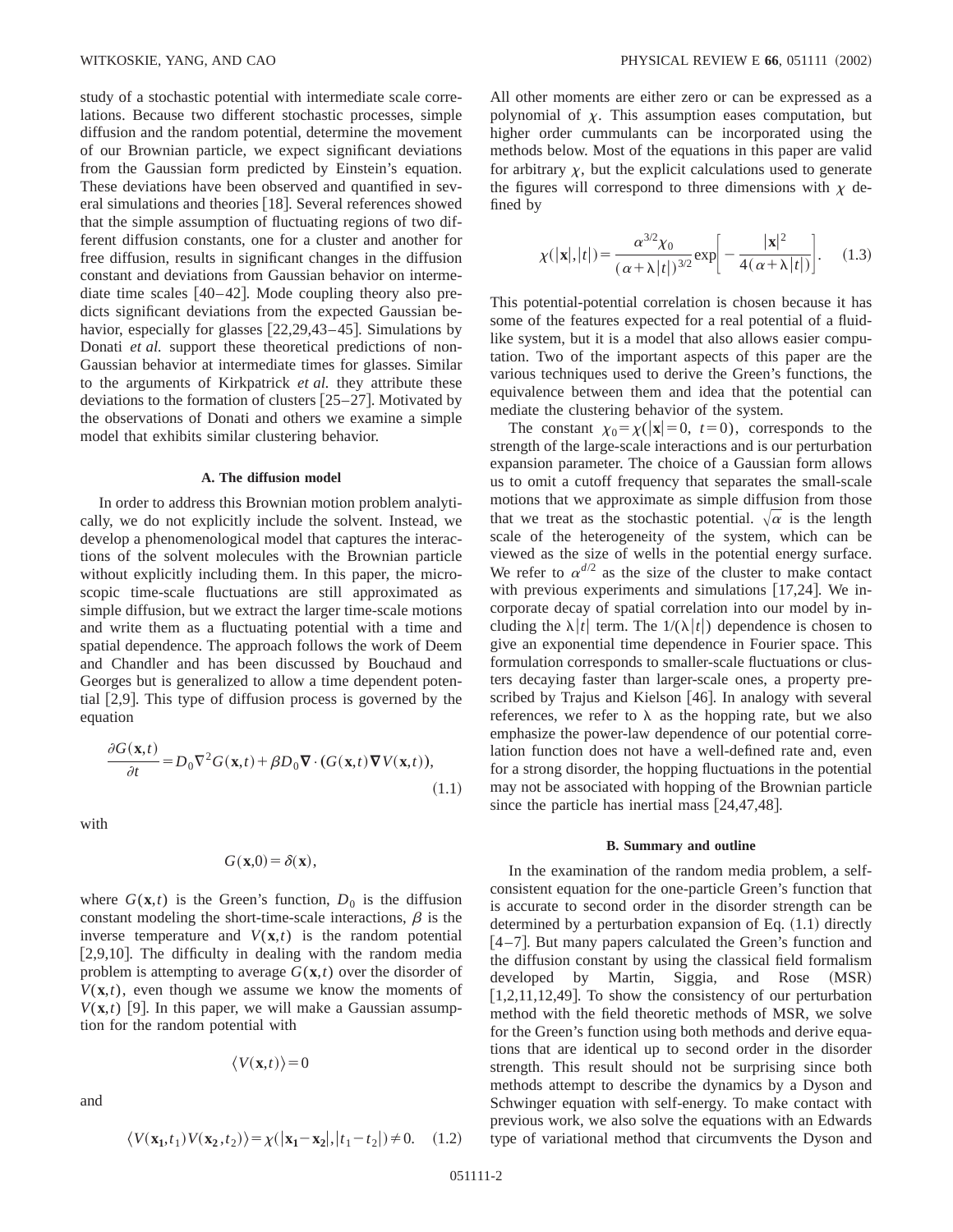Schwinger equations  $[2,1]$ . The variational method yields results that are similar to the our perturbation expansions, as well as previous work but slightly more complex than perturbation. In the static limit the equations are identical to those derived by Deem and Chandler  $[1,2,10,11,49,50]$ .

The paper also contains a first order equation for the twoparticle propagator determined by both the MSR and direct perturbation methods. Hydrodynamic and excluded volume interactions are not considered in this paper since the twoparticle propagator is intended to measure variation in different particle trajectories caused by the potential. As seen from Eqs.  $(2.4)$  and  $(5.12)$  below these results are identical to firstorder. As a final result, we use the MSR method to determine a first order renormalization group  $(RG)$  calculation of the diffusion constant, which compares well with our perturbation equations and reduces to previous RG calculations in the static limit  $[2,11]$ .

Our results are organized into six sections. Renormalized perturbation and numerical results are presented in Secs. II–IV followed by the conclusions in Sec. VII. Readers interested in a more detailed discussion of MSR and RG are referred to Secs. V and VI.

# **II. DETERMINATION OF THE GREEN'S FUNCTION FROM DIRECT PERTURBATION**

## **A. One-particle propagator**

To begin our analysis, we perform a direct perturbation and resummation of the Green's function equation to get a second-order self-consistent equation, which we compare with our field theoretic results. The renormalized perturbation expansion is analogous to the direct interaction approximation used to describe turbulent flows  $[3,8,10,51,52]$ . Fourier transforming the spatial variables (**x**→**k**) gives the equation

$$
\frac{\partial}{\partial t}G(\mathbf{k},t) = -D_0|\mathbf{k}|^2 G(\mathbf{k},t) - \frac{(\beta D_0)}{(2\pi)^d} \int d\mathbf{h}\{\mathbf{k}\cdot(\mathbf{k}-\mathbf{h})
$$

$$
\times (G(\mathbf{h},t)V(\mathbf{k}-\mathbf{h},t))\},\tag{2.1}
$$

with

$$
G(\mathbf{k},0)=1.
$$

The integration over **h** runs from  $-\infty < |{\bf h}| < \infty$ . We define  $\partial_t$ + $D_0$ |**k**|<sup>2</sup> as  $G_0^{-1}$ (**k**,*t*), and  $G_0$ (**k**,*t*) as our usual fundamental solution for free diffusion,

$$
G_0 = \exp(-D_0 t |\mathbf{k}|^2).
$$

With this definition of  $G_0(\mathbf{k}, t)$  the propagator for a specific realization of disorder is

$$
G(\mathbf{k},t) = G_0(\mathbf{k},t) - \frac{(\beta D_0)}{(2\pi)^d} \int d\mathbf{h} d\tau \{ \mathbf{k} \cdot (\mathbf{k} - \mathbf{h}) V(\mathbf{k} - \mathbf{h},\tau) \times G_0(\mathbf{k},t-\tau) G(\mathbf{h},\tau) \},
$$
\n(2.2)

where  $\tau$  has a range from 0 to *t*. Repetitively substituting the right-hand side of Eq.  $(2.2)$  for  $G(\mathbf{k},t)$  in the right hand side of the Eq.  $(2.2)$  produces a perturbation expansion for  $G(\mathbf{k},t)$  in terms of  $V(\mathbf{k},t)$  and  $G_0(\mathbf{k},t)$ . Since  $G_0(\mathbf{k},t)$  has no dependence on the random potential  $V(\mathbf{k},t)$ , we are able to average over  $V(\mathbf{k},t)$  in this expression using Gaussian factorization. We resum terms so that the equation is accurate to various powers of the disorder strength  $\chi_0$  and express these terms as self-consistent equations of  $G(\mathbf{k},t)$ . The resummation procedure corresponds to evaluating the selfenergy in the Dyson expansion. The resulting second-order expression is

$$
\langle G(\mathbf{k},t) \rangle = G_0(\mathbf{k},t) - \frac{(\beta D_0)^2}{(2\pi)^d} \int d\mathbf{h} d\tau_1 d\tau_2 \{ \mathbf{k} \cdot (\mathbf{k} - \mathbf{h}) \mathbf{h} \cdot (\mathbf{k} - \mathbf{h}) \chi(|\mathbf{k} - \mathbf{h}|, |\tau_1 - \tau_2|) G_0(\mathbf{k},t - \tau_1) \langle G(\mathbf{h},\tau_1 - \tau_2) \rangle \langle G(\mathbf{k},\tau_2) \rangle \}
$$
  
+ 
$$
\frac{(\beta D_0)^4}{(2\pi)^{2d}} \int d\mathbf{h}_1 d\mathbf{h}_2 d\tau_1 d\tau_2 d\tau_3 d\tau_4 \{ \mathbf{k} \cdot (\mathbf{k} - \mathbf{h}_1) \mathbf{h}_2 \cdot (\mathbf{k} - \mathbf{h}_1) \mathbf{h}_1 \cdot (\mathbf{k} - \mathbf{h}_1) (\mathbf{k} - \mathbf{h}_1) \cdot (\mathbf{k} - \mathbf{h}_1 + \mathbf{h}_2) \chi(|\mathbf{k} - \mathbf{h}_1|, |\tau_1 - \tau_3|) \times \chi(|\mathbf{h}_1 - \mathbf{h}_2|, |\tau_2 - \tau_4|) G_0(\mathbf{k},t - \tau_1) \langle G(\mathbf{h}_1, \tau_1 - \tau_2) \rangle \langle G(\mathbf{h}_2, \tau_2 - \tau_3) \rangle \langle G(\mathbf{k} - \mathbf{h}_1 + \mathbf{h}_2, \tau_3 - \tau_4) \rangle \langle G(\mathbf{k}, \tau_4) \rangle \}, (2.3)
$$

where the second term is the first-order correction and the third term is the second order correction. The integrations in this expression are for  $t > \tau_1 > \cdots > \tau_n > 0$  and  $-\infty < |{\bf h}_i|$  $\langle \infty \rangle$  and the  $\langle \cdots \rangle$  represents the average over the disorder. The origin of the self-consistent equation can be easily demonstrated with a Feynman diagrammatic expansion and resummation used in QED [53]. In these diagrams, we replace the propagator for photons with the propagator for  $\chi$  and only use graphs that do not violate causality.

Although the sum of all graphs should converge to the

solution, we are not guaranteed that the sum of any subsequence also converges. This lack of convergence may plague the second-order expression, since the graphs captured by this term are predominantly positive. The difficulty may also be purely numerical in nature due to approximations made in evaluating the second-order expression. In either case, a Páde approximation was used in the numerical calculations to aid in convergence of the solution. The specifics of these approximations are discussed in Sec. III A 2.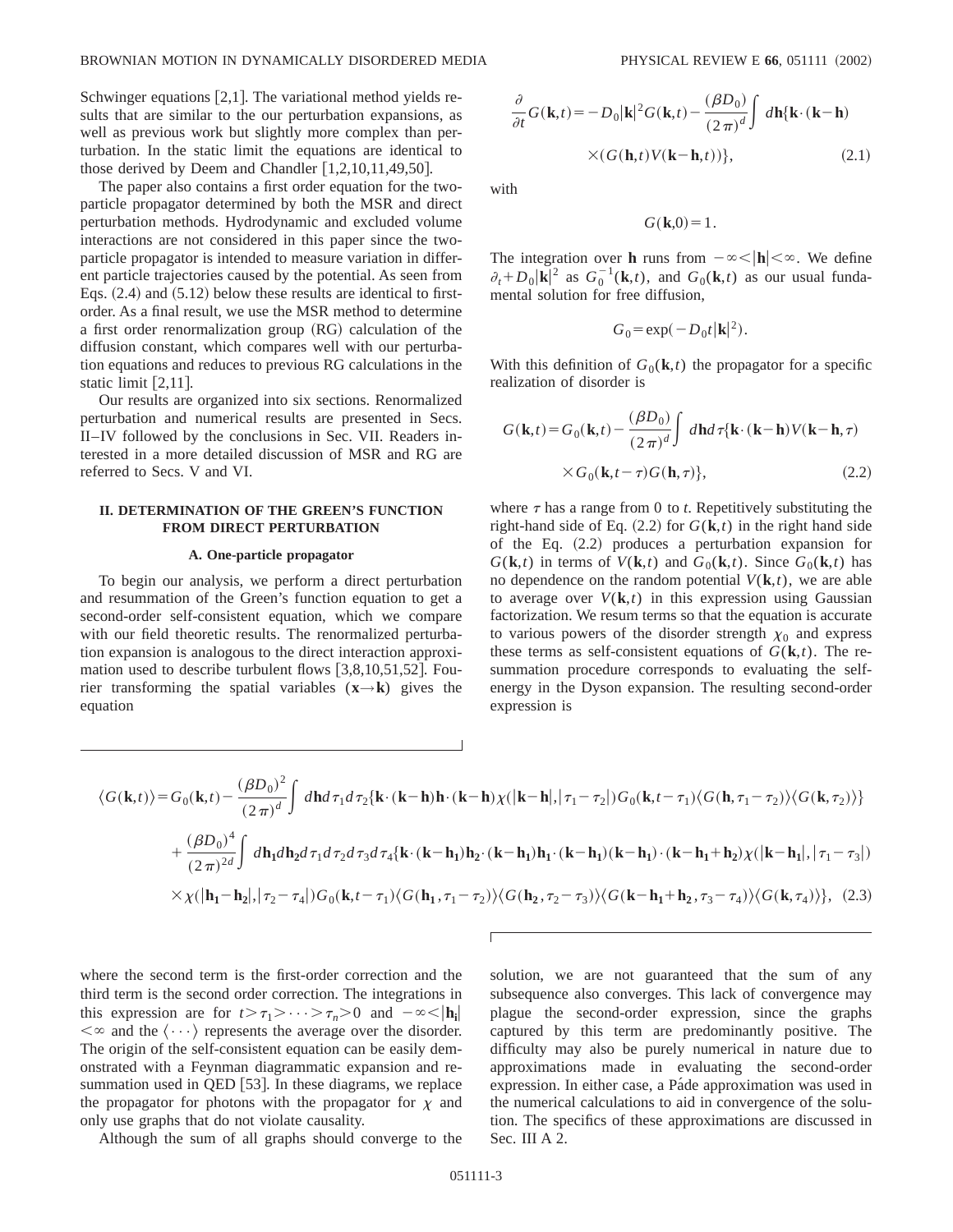### **B. Two-particle propagator**

Single-particle motion is not sufficient to resolve the spatio-temporal correlations built into our model. The Eqs.  $(2.3)$  show that the Green's function deviates from the Gaussian form predicted by the free propagator, but the amount of the deviation is difficult to determine from examining the Green's function for the motions of a single particle. To overcome this difficulty we determine a perturbation expansion for a two-particle propagator. Section V B 2 shows the same calculation using the MSR perturbation method. This propagator measures the movement of two particles initially separated by a distance *r*. The correlation of these two particles determines the deviations from the behavior of two independent particles, which allows us to examine the spatial effects of the stochastic potential. As mentioned above, we are not considering any interactions between the particles, like excluded volume and hydrodynamic effects. Although numerical studies demonstrate the importance of both excluded volume and long-range hydrodynamic interactions between particles in many processes, including the glass transition, we are concerned with the roles of the heterogeneity of the solvent on the correlations between particles [54]. We are also not considering the effects of the particles on the solvent. The correlations we examine are strictly mediated through the potential and can be viewed as a demonstration of the deviations of different realizations of the path of the particle due to the potential if the particle was placed at different locations.

The perturbation calculation for the two-particle propagator starts from the expansion of the original Green's function equation. We do not average over the random potential and all terms are present. The propagator is centered at the origin and is denoted by  $G^{(1)}(\mathbf{k}_1, t_1) = G(\mathbf{k}_1, t_1)$ , where the superscript  $(1)$  denotes the particle label. We introduce a propagator for the second particle that is displaced from the origin by a vector **r** and it is denoted  $G^{(2)}(\mathbf{k}_2, t_2)$  $=$ exp[ $i$ **k**<sub>2</sub> $\cdot$ **r**] $\cdot$   $G$ (**k**<sub>2</sub>,*t*<sub>2</sub>). Like the propagator centered at the origin, we iteratively expand the equation and do not average the single-particle propagator over the random potential. We multiply the two propagators together and then average over the potential using Gaussian factorization. After resummation, the resulting first-order self-consistent equation has a form that is similar to the equation for the single-particle propagator.

$$
G^{(1,2)}(\mathbf{k}_{1},t_{1}=t,\mathbf{k}_{2},t_{2}=t)
$$
  
\n
$$
=\langle G^{(1)}(\mathbf{k}_{1},t)G^{(2)}(\mathbf{k}_{2},t)\rangle
$$
  
\n
$$
=\langle G^{(1)}(\mathbf{k}_{1},t)\rangle\langle G^{(2)}(\mathbf{k}_{2},t)\rangle
$$
  
\n
$$
-\frac{(\beta D_{0})^{2}}{(2\pi)^{d}}\int d\mathbf{h}\int_{0}^{t}d\tau_{1}\int_{0}^{t}d\tau_{2}
$$
  
\n
$$
\times{\{\mathbf{k}_{1}\cdot(\mathbf{k}_{1}-\mathbf{h})\mathbf{k}_{2}\cdot(\mathbf{k}_{1}-\mathbf{h})\chi(|\mathbf{k}_{1}-\mathbf{h}|,|\tau_{1}-\tau_{2}|)\}} \times \langle G(\mathbf{k}_{1},t-\tau_{1})\rangle\langle G(\mathbf{k}_{2},t-\tau_{2})\rangle
$$
  
\n
$$
\times G^{(1,2)}(\mathbf{h},\tau_{1},\mathbf{k}_{1}+\mathbf{k}_{2}-\mathbf{h},\tau_{2})\}.
$$
 (2.4)

Two of the propagators are not labeled because they

are single-particle propagators with no mulitplication by  $\exp[i\mathbf{k}\cdot\mathbf{r}]$  and  $\langle G(\mathbf{k},t)\rangle$  corresponds to the single-particle Green's function in Eq.  $(2.3)$ . This equation can also be represented by a Feynman diagrammatic expansion and resummation  $[53]$ .

## **III. DERIVATION OF IMPORTANT STATISTICAL QUANTITIES FROM THE GREEN'S FUNCTIONS**

The preceding section outlines the derivation of the selfconsistent equations for various Green's functions, which correspond to different possible single-molecule experiments. These experiments measure certain numerical quantities associated with motions of the Brownian particles but they do not measure the Green's functions directly. In this section we outline methods of extracting some measurable quantities from the self-consistent equations derived above, including the diffusion constant and indicators of the deviation of the two-particle Green's function from the uncorrelated motion of two independent particles. We will refer to these quantities as non-Gaussian indicators, but the system is not necessarily Gaussian if these quantities are zero. Several non-Gaussian indicators are possible and we discuss a few that are easily determined from experiments  $[18,23,25,26]$ .

### **A. Diffusion constant**

## *1. A simple Ansatz*

As discussed in the introduction, macroscopic effects of mesoscopic disorder led to many studies that determine the diffusion constant from self-consistent equations similar those derived above  $[2,10,11,49,50]$ . Most of these references address static disorder, but these methods can be generalized for the dynamic case. Our analysis parallels several of these approaches. The methods require numerical computation of the solution from a suitable basis set  $[2]$ . Before introducing these rigorous methods, we perform a simple analytic calculation based on a simple Ansatz that the singleparticle Green's function maintains a Gaussian form, but the diffusion constant is modified.

$$
\langle G(\mathbf{k},t) \rangle \approx \exp[-Dt|\mathbf{k}|^2]. \tag{3.1}
$$

For weak disorder, the Gaussian form is exact and the approximation should determine the correct initial slope of the diffusion constant. The diffusion constant can be expressed in terms of the Laplacian of the Green's function.

$$
\lim_{t \to \infty} \frac{-\nabla_{\mathbf{k}}^2 G(\mathbf{k}, t)}{2dt} \bigg|_{\mathbf{k} = 0} = D.
$$
 (3.2)

The Gaussian form allows analytic evaluation of the firstorder expression with the Gaussian form of the potential correlation functions,  $\chi$  in Eq. (1.3), which results in an algebraic expression for the diffusion constant

$$
D = D_0 - \frac{D_0^2 (D - \lambda)}{(D + \lambda)^2} \frac{\beta^2 \chi_0}{3}.
$$
 (3.3)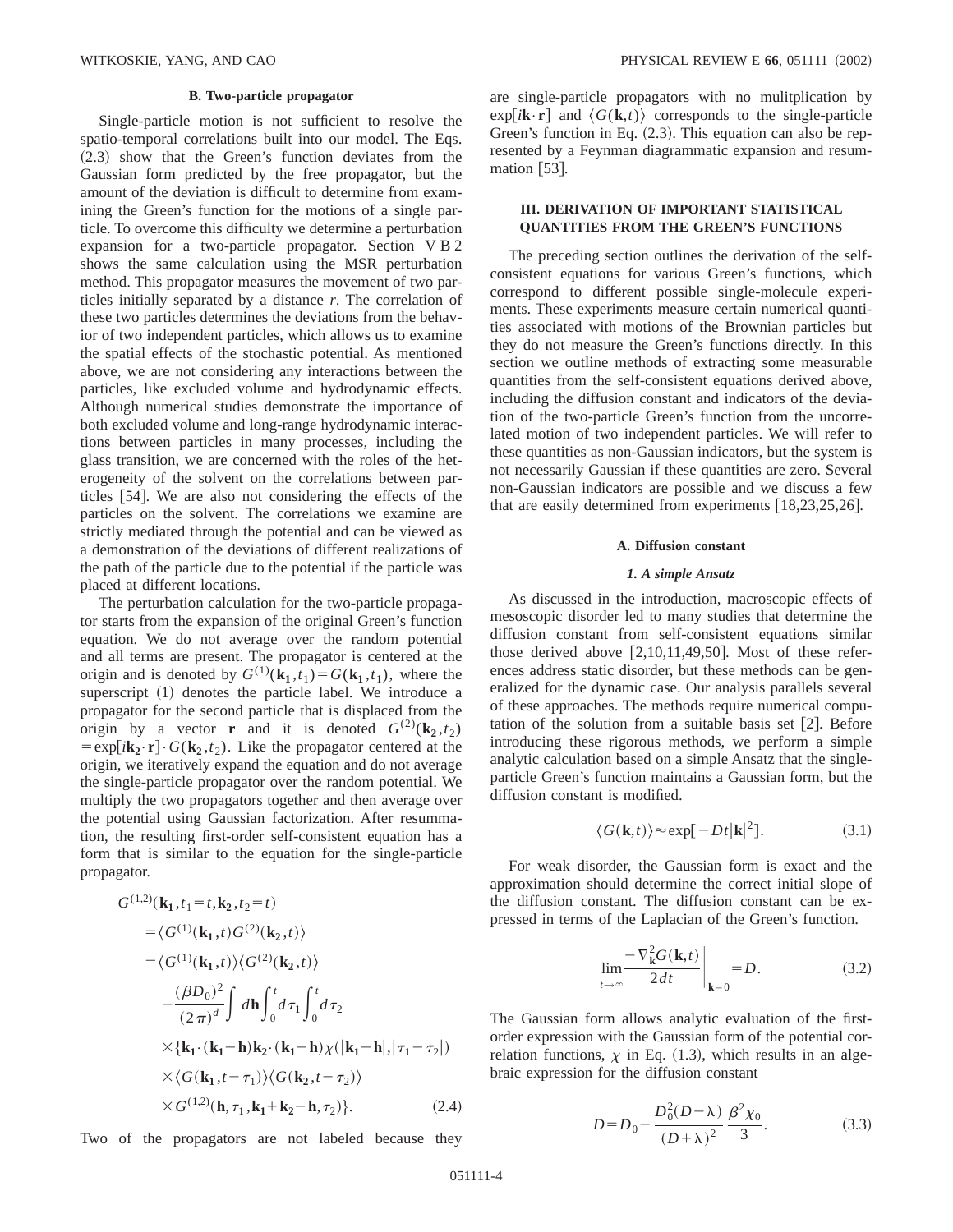The equation has no explicit dependence on the cluster size because it is the intrinsic scale of the problem, which determines the magnitude of the other quantities. The equation exhibits the expected behavior from intuition. As the disorder strength  $\chi_0$  increases, the diffusion constant will decrease, and as the hopping rate  $\lambda$  increases, the diffusion constant will increase, but this increase is dependent on the disorder strength. If  $\lambda > D_0$  the equation suggests an increase in the diffusion constant. This result is not surprising in the weak disorder limit since the forces on the particle increase displacements, but there is no trapping because the potential rearranges quickly and is weak. The solution of this equation as a function of  $\beta^2 \chi_0/3$  and  $\lambda$  is plotted in Figure 1(a). The RG result is also plotted as a function of  $\beta^2\chi_0/3$  and  $\lambda$  in Fig.  $1(b)$ . A derivation of the RG result and a more detailed comparison of these results are discussed in Secs. VI and IV respectivley.

## *2. Numerical determination of the diffusion constant*

In order to go beyond the simple assumption of a Gaussian form, we need to implement a numerical approximation method for determining the Green's function and subsequently the diffusion constant. The numerical solutions are calculated in Laplace space using a basis set approach, which is similar to the approach of Deem and Chandler  $[2]$ . Approximate first- and second-order solutions using a 16 function basis set were determined as functions of  $\beta^2 \chi_0/3$  for  $\lambda/D_0$ =0.0,0.4,1.2. These results are presented in Figs. 3(a), 3(b), and 3(c) for  $\lambda/D_0 = 0.0, 0.4, 1.2$ , respectively. These figures also compare the RG calculation and the simple selfconsistent result, Eq.  $(3.3)$ .

The basis set equations are complicated non-linear integral equations that are difficult to solve analytically or numerically. Several numerical approximations used in evaluating these expressions introduce errors other than the choice of the basis set. To aid in convergence with these numerical approximations, a Páde approximation is introduced. This approximation has the correct 1st and 2nd order terms, but also includes additional higher order terms that may aid in convergence. This approximation combines our first- and second-order correction terms in Eq.  $(2.3)$ .

$$
\frac{\text{(first-order expression)}}{1 - \frac{\text{(second-order expression)}}{\text{(first-order expression)}}.
$$
\n(3.4)

The errors introduced in determining the numerical results are higher than second order in terms of disorder strength so the equation is still accurate at second order. These approximations are not necessary for the  $\lambda \rightarrow 0$  limit, and a comparison of the numerical solutions with and without the Pa $\acute{a}$ de approximation in this limit shows good agreement at moderate disorder strengths. The Páde approximation prevents higher-order terms contained in the first and second renormalized expressions from strongly influencing the fit, which makes our calculation less sensitive to other approximations necessary to numerically calculate the diffusion constant. This is especially important since the terms captured by the second-order expression are predominately positive, which may prevent convergence since we are only summing some graphs. The extra higher-order terms in the Gaussian reference calculation in Eq.  $(5.14)$  may also alleviate this sensitivity, as would including higher-order terms in the perturbation expansion. Numerically, both the second-order Gaussian reference calculation and including higher-order perturbation expansion terms would be difficult and is not performed here. A detailed discussion of the results for the calculations performed in this paper is presented in Sec. IV.

#### **B. Non-Gaussian indicators**

In order to analyze the non-Gaussian nature of the model, we need to define quantities that measure the deviations from uncorrelated behavior. Experimentally determining deviations from Gaussian behavior is difficult with a single particle, so we analyze the model for two particles that is developed in Sec. II B. The indicators should demonstrate collective motions like clustering because of structures in the system that prevents two particles from moving independently. Both of these effects are observed in experiments and simulations of real systems like glasses  $[14,18,22,24,25,48]$ .

Two correlations that are measured in several singlemolecule experiments are the dot product of the displacement vectors of two-particles initially separated by a distance *r*,  $\delta \mathbf{R}_1 \cdot \delta \mathbf{R}_2$ , and the square of the displacements,  $\delta \mathbf{R}_1^2 \cdot \delta \mathbf{R}_2^2$  [55,56]. The subscripts label the particle and the  $\delta$ denotes the displacement from the initial position. The equation for the two-particle propagator is difficult to manipulate because it requires the solution for the one-particle Green's function. To simplify the analysis, we perform an asymptotic expansion of the equations and only evaluate the nonrenormalized terms. To normalize the function, we divide this quantity by  $\beta^2 \chi_0$ . The two corrrelation functions are

$$
C_1(r,t) = \frac{\langle \delta \mathbf{R}_1(t) \cdot \delta \mathbf{R}_2(t) \rangle}{(\beta^2 \chi_0) \langle |\delta \mathbf{R}|^2 \rangle} \approx \frac{\langle \delta \mathbf{R}_1(t) \cdot \delta \mathbf{R}_2(t) \rangle}{(\beta^2 \chi_0) (2dD_0 t)},
$$
(3.5)

$$
C_2(r,t) = \frac{\langle |\delta \mathbf{R}_1(t)|^2 |\delta \mathbf{R}_2(t)|^2 \rangle - \langle |\delta \mathbf{R}|^2 \rangle^2}{(\beta^2 \chi_0) \langle |\delta \mathbf{R}|^2 \rangle^2}
$$

$$
\approx \frac{\langle |\delta \mathbf{R}_1(t)|^2 |\delta \mathbf{R}_2(t)|^2 \rangle - \langle |\delta \mathbf{R}|^2 \rangle^2}{(\beta^2 \chi_0) (2dD_0 t)^2}.
$$
(3.6)

To first order these can be written in Fourier space as

$$
\frac{(\beta D_0)^2}{(\beta^2 \chi_0)(2dD_0t)(2\pi)^d} \nabla_{\mathbf{k}_1} \cdot \nabla_{\mathbf{k}_2} \Biggl( \exp[-i\mathbf{k}_2 \cdot \mathbf{r}] \int d\mathbf{h} \int_0^t d\tau_1
$$
  
 
$$
\times \int_0^t d\tau_2 \{ \mathbf{k}_1 \cdot (\mathbf{k}_1 - \mathbf{h}) \mathbf{k}_2 \cdot (\mathbf{k}_1 - \mathbf{h}) \chi(|k_1 - h|, |\tau_1 - \tau_2|)
$$
  
 
$$
\times G_0(\mathbf{k}_1, t - \tau_1) G_0(\mathbf{k}_2, t - \tau_2) G_0(\mathbf{h}, \tau_1)
$$
  
 
$$
\times \exp[i(\mathbf{k}_1 + \mathbf{k}_2 - \mathbf{h}) \cdot \mathbf{r}] G_0(\mathbf{k}_1 + \mathbf{k}_2 - \mathbf{h}, \tau_2) \}, \qquad (3.7)
$$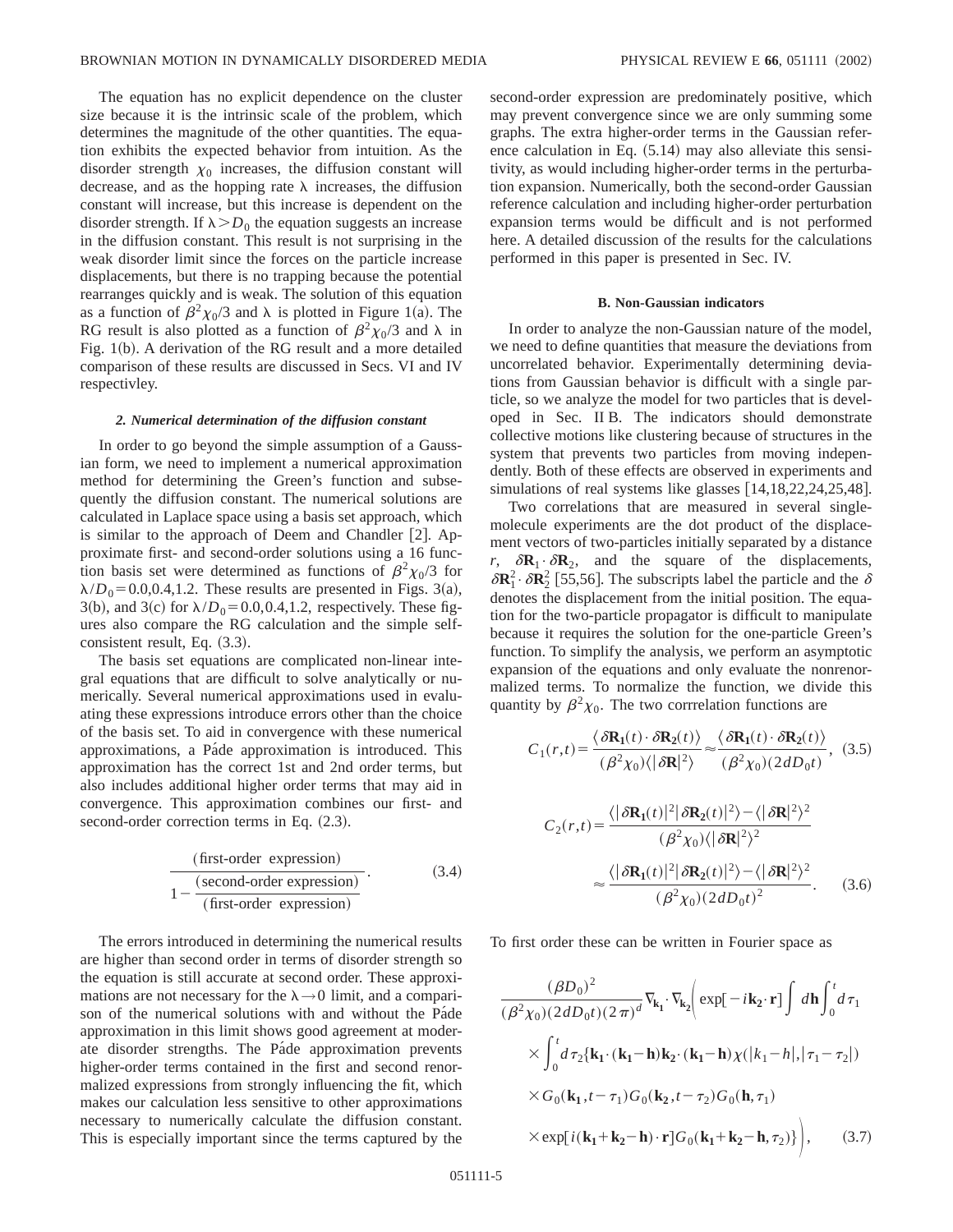

FIG. 1. Contour plot of the diffusion constant as a function of  $\lambda$ and  $\beta^2 \chi_0/3$  as determined by Eq. (3.3) in (a) and the renormalization group result of Sec. VI in (b).

$$
\frac{(\beta D_0)^2}{(\beta^2 \chi_0)(2dD_0t)(2\pi)^d} \nabla_{\mathbf{k}_1}^2 \nabla_{\mathbf{k}_2}^2 \Biggl( \exp[-i\mathbf{k}' \cdot \mathbf{r}] \int d\mathbf{h} \int_0^t d\tau_1
$$
  
 
$$
\times \int_0^t d\tau_2 {\{\mathbf{k}_1 \cdot (\mathbf{k}_1 - \mathbf{h}) \mathbf{k}_2 \cdot (\mathbf{k}_1 - \mathbf{h}) \chi(|\mathbf{k}_1 - \mathbf{h}|, |\tau_1 - \tau_2|) \}} \times G_0(\mathbf{k}_1, t - \tau_1) G_0(\mathbf{k}_2, t - \tau - 2) G_0(\mathbf{h}, \tau_1)
$$
  
 
$$
\times \exp[i(\mathbf{k}_1 + \mathbf{k}_2 - \mathbf{h}) \cdot \mathbf{r}] G_0(\mathbf{k}_1 + \mathbf{k}_2 - \mathbf{h}, \tau_2)\} \Biggr). \tag{3.8}
$$



FIG. 2. (a) shows the behavior of the diffusion constant predicted by the renormalization group calculation over large range of disorder strengths for  $\lambda/D_0=0.0,0.4$ , and 1.2. (b) is a log-log plot of the diffusion constant versus the disorder strength for large disorder for  $\lambda/D_0$ = 0.4 and 1.2. The static limit is not plotted because it is an exponential. The straight line with nearly unity slope shows the power-law dependence of disorder for moderate values of  $\lambda$ 

The first correlation  $C_1$  contains both angular and radial information, while  $C_2$  contains only radial information. These quantities are useful in microrheological experiments [55,56]. Because the integral is Gaussian for our model potential, these expressions can be integrated analytically resulting in complex expressions that are omitted. The two correlation functions behave similarly so we only present the features of  $C_2$  in Figs. 4 and 5. These figures are analyzed in Sec. IV.

## **IV. ANALYSIS OF RESULTS**

In the previous section, Sec. III, the diffusion constant and non-Gaussian indicators are defined and determined by renormalized perturbation for the random potential presented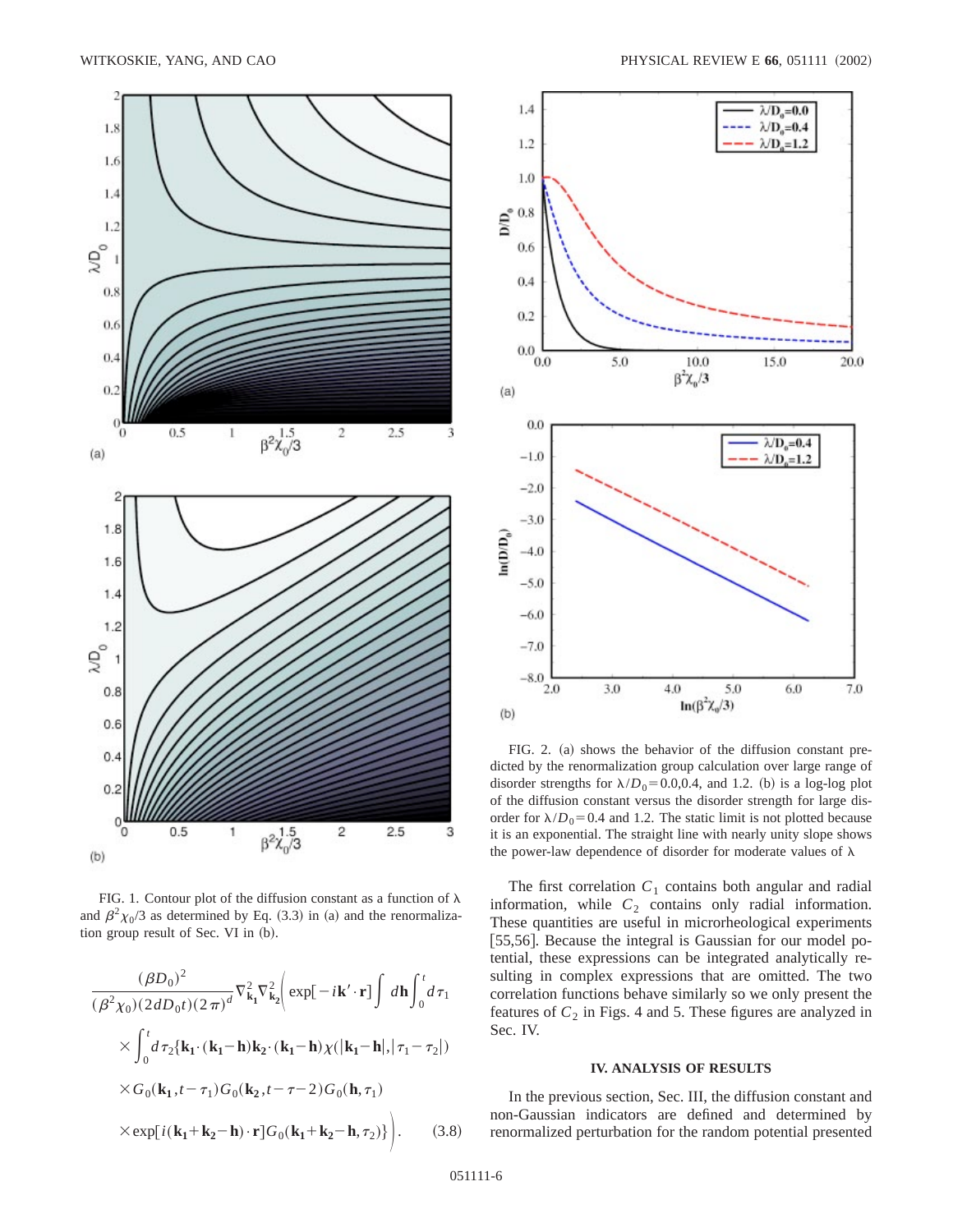in Eq.  $(1.3)$ . In this section we present a detailed discussion of the properties of the solutions to compare these results to previous models and demonstrate some of the unusual properties of this model.

## **A. Diffusion constant**

Section III presents several approximations for determining the diffusion constant, and Sec. VI presents a RG approximation of the diffusion constant. Due to the technical nature of the RG calculation, we compare the results of the perturbation and RG calculation in this section before discussing the details of the RG calculation in Sec. VI. The analysis begins by defining  $\sqrt{\alpha}$  as our length scale and  $\alpha/D_0$ as our time scale. With the redefinition of our length scales,  $\chi$  in Eq. (1.3) is uniquely determined by two dimensionless quantities  $\beta^2 \chi_0/3$  and  $\lambda/D_0$ . All figures and discussions of the effects of the hopping rate  $\lambda$  and the disorder strength  $\chi_0$ are in terms of these dimensionless quantities and the diffusion constant is also made dimensionless by dividing by  $D_0$ .

Figure 1 presents a contour plot of the solution that is generated from Eq.  $(3.3)$  and the RG calculation in Sec. VI. Both plots appear similar for weak disorder strength because they capture the correct first-order response of the diffusion constant. In the weak disorder regime, the diffusion constant is dominated by the disorder strength because the hopping rate's effect on the diffusion constant is proportional to the disorder strength. For moderate hopping rates  $\lambda$  the two figures agree up to stronger disorder strengths because the two equations yield similar results, as long as *D* stays close to  $D_0$ .

For strong disorder strengths, the two equations show markedly different characteristics. For a small hopping rate, the perturbation solution, Eq.  $(3.3)$ , predicts that the particle becomes trapped for moderate disorder. Because  $\chi(0,0)$  is Gaussian, it can never be large and trapping should not occur [57]. The trapping predicted by perturbation expansions is common in disordered media problems because the effect of the disorder is over emphasized  $[10]$ . For larger hopping rates, the perturbation result predicts that the diffusion constant approaches the hopping rate, which suggests that the particle is trapped in a well that is moving at the hopping rate. As mentioned previously, a well-defined time constant for the hopping is not defined so this result is as unphysical as the trapping predicted for a small hopping rate.

Unlike the perturbation result, the RG calculation, never predicts trapping. The solution remains above the solution determined by Dean and by Deem, which is above the lower bound determined by Masi *et al.* [2,11,57]. In fact, in the  $\lambda \rightarrow 0$  limit, the results of Dean and of Deem are recovered  $[2,11]$ . For any value of the hopping rate, the diffusion constant approaches zero in the strong disorder limit so the contour lines of Fig. 1(b) never become parallel with the  $\beta^2 \chi_0/3$ axis. For  $\lambda \ge 0$ , the diffusion constant approaches zero as a power law, see Fig. 2. Except for small  $\lambda$ , the exponent is weakly dependent on  $\lambda$  and close to unity.

The numerical solutions are more computationally intensive than the simple self-consistent equation, Eq.  $(3.3)$ , and the RG result so these equations are used to determine the



FIG. 3. Comparison of the first-order (empty circles) and second-order (filled circles) numerical solutions derived from the basis set approach outlined in Sec. III A 2 and the results of Eq.  $(3.3)$  (solid line), and the renormalization group  $(RG)$  (dashed line) for  $\lambda/D_0 = 0.0$  in FIG. (a),  $\lambda/D_0 = 0.4$  in (b), and  $\lambda/D_0 = 1.2$  in FIG.  $(c)$ .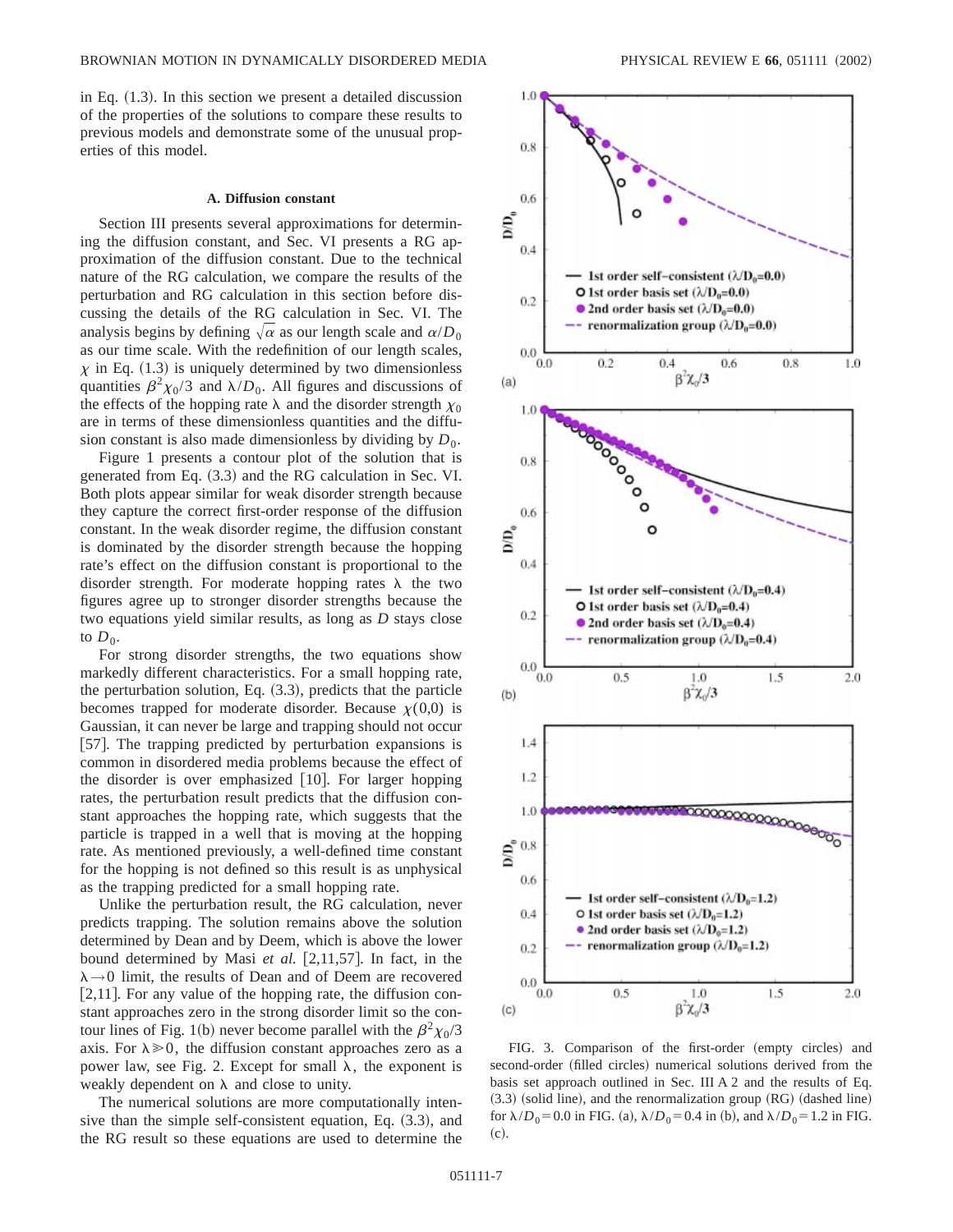

FIG. 4. Time dependence of the non-Gaussian indicator  $C_2$ . (a) shows the behavior of  $C_2$  as a function of time for several values of initial separation with  $\lambda/D_0=0.4$ . (b) shows the behavior of  $C_2$  as a function of time for several values of  $\lambda$  with  $r=\sqrt{\alpha}$ .

diffusion constant for specific values of the hopping rate,  $\lambda/D_0$ =0.0,0.4,1.2. These results are compared against the results of Eq.  $(3.3)$  and the RG calculation in Fig. 3. All of the different techniques agree in the small disorder limit, but the numerical calculations predict trapping of the paticle for finite disorder strength for all values of  $\lambda$ . The second-order numerical solution agrees with the RG solution for larger disorder strengths than the first-order numerical solution. The better agreement between the RG and second order solutions for diffusion problems in the static limit has been demonstrated in several papers, and numerical simulations in the static limit suggest that the RG calculation may be correct up to larger disorder strengths than would be expected from a first-order RG result  $[50,58]$ . Because of these previous studies, the static disorder results are not surprising, and our RG calculation is a reasonable extension of these previous calculations.

The  $\lambda/D_0=1.2$  case demonstrates interesting behavior because nonrenormalized perturbation expansion predicts



FIG. 5. (a) shows the maximum value of  $C_2$  as a function of initial separation  $r$  for several values of  $\lambda$ . (b) shows the time of the maximum. From the figures it is apparent that  $\lambda$  does not qualitatively affect the shape of these graphs.

that the diffusion constant initially increases as discussed above. Because of the power-law time dependence of the potential correlations, one expects stronger disorder strength to eventually restrict the motion of the particle causing a decrease in the rate of diffusion. These intuitive arguments agree with the numerical calculations and the RG result and show that these results capture the physical aspects of the problem. Diffusion initially increases with increasing disorder strength but it eventually decreases in the strong disorder limit.

### **B. Non-Gaussian indicators**

Determining the diffusion constant for disordered media is important in many industrial processes like chromatography, but single-molecule experiments do not study macroscopic diffusion. The experiments study deviations from simple diffusion on intermediate time scales. Although more detailed calculations can be performed, the simple first-order nonrenormalized calculation demonstrates several of the in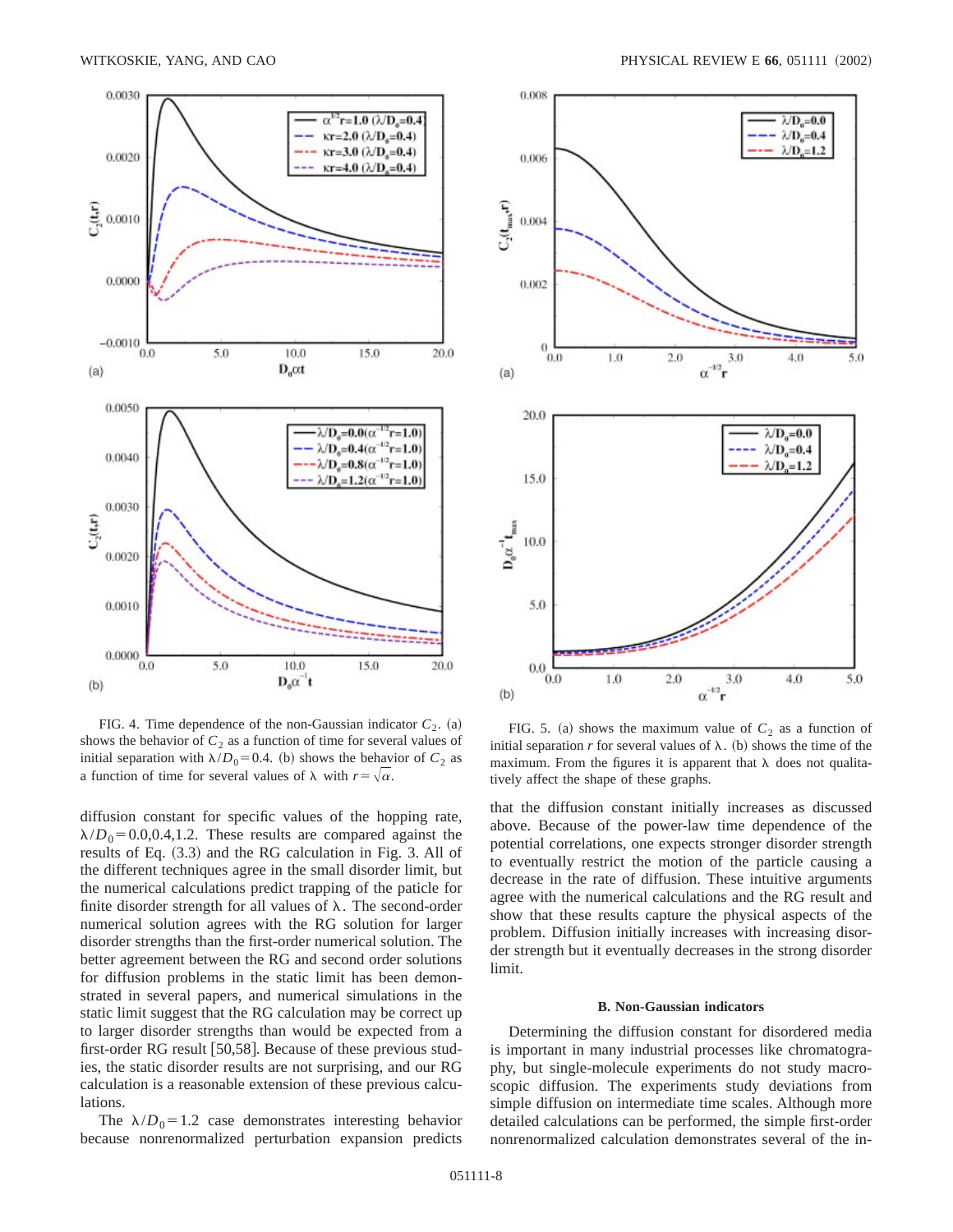teresting features of this model, including an apparent cluster size and the effect of the dynamics of the random potential,  $\lambda$  [which can be shown from the  $C_1$  calculation in Eq. (4.1) below]. We defined two non-Gaussian indicators in Sec. III B in order to capture the angular and radial dependence of correlations involving two Brownian particles separated by an initial distance *r*.

The  $C_1$  correlation function contains information that can be interpreted as clustering. Clustering of the two particles would correspond to the particles having a tendency to move together resulting in a decrease in the distance between them as compared to the motions of independent particles. As a result,  $\langle |\mathbf{R}_1 - \mathbf{R}_2|^{2} \rangle$  would be less than the value predicted for independent particles. Because  $\langle \mathbf{r} \cdot \delta \mathbf{R}_1 \rangle = \langle \mathbf{r} \cdot \delta \mathbf{R}_2 \rangle = 0$ ,

$$
\langle |\mathbf{R}_1 - \mathbf{R}_2|^2 \rangle = \langle |\delta \mathbf{R}_1 - \mathbf{r} - \delta \mathbf{R}_2|^2 \rangle
$$
  
=  $\langle |\delta \mathbf{R}_1|^2 \rangle + \langle |\delta \mathbf{R}_2|^2 \rangle$   
+  $|\mathbf{r}|^2 - 2 \langle \delta \mathbf{R}_1 \cdot \delta \mathbf{R}_2 \rangle.$  (4.1)

From this expression we see that a positive  $C_1$  means that particles have a tendency to move closer together than predicted by independent motion and a negative  $C_1$  corresponds to the opposite behavior.

The  $C_2$  correlation function is a measure of correlations of the rates of diffusion for the two particles as compared to independent particles. We concentrate our analysis on  $C_2$ because the two functions share similar characteristics with only minor quantitative differences which will be discussed below. Since there are only small differences, the graphs in Figs. 4 and 5 only correspond to the  $C_2$  correlation function. We are examining the nonrenormalized perturbation calculation and all quantities are proportional to the disorder strength. Similar to the diffusion constant, the natural length scale is  $\sqrt{\alpha}$  and the natural time scale is  $\alpha/D_0$ . Because of these relationships,  $\alpha$ ,  $D_0$ , and  $\beta^2 \chi_0/3$  are set to unity. The important parameters that have a qualitative effect on the non-Gaussian indicators is the initial separation of the two particles,  $r$ , and the dynamics of the potential,  $\lambda$ .

The effect of the initial separation is stronger than the dynamics of the potential since the time dependent factor is also dependent on the spatial factor,  $\exp[-|\mathbf{r}|^2/(\alpha + \lambda |t|)].$ For short times, the temporal decay of the spatial correlations is not large and the correlations are completely dominated by the spatial separation. The strong dependence on *r* is apparent by examining Figs. 4 and 5. For small initial separations, the system shows strong positive correlations for both *C*<sup>1</sup> and  $C_2$ , resulting in a high positive peak. For larger values of  $r$  the strength of the correlations decrease and both  $C_1$  and  $C_2$  show anticorrelations in the short time behavior for some values of  $r$ . The  $C_1$  correlation shows only a simple inversion for  $r$   $>\sqrt{6\alpha}$ . As discussed above, negative correlations in  $C_1$  correspond to a larger increase in the distance between the two particles than would be expected for independent particles. The  $C_2$  correlation shows a more complex inverse response. For  $1.9\sqrt{\alpha} > r > 4\sqrt{\alpha}$  the correlation function shows an intial inverse behavior, but for some values of *r*  $>4\sqrt{\alpha}$  the correlation is intially positive for a short period of time before becoming negative. In the long-time limit, all correlations become positive and decay as power laws, *C*<sup>1</sup>  $\propto t^{-1}$  and  $C_2 \propto t^{-3/2}$ . The power-law behavior comes from the normalization of the correlation functions, but it demonstrates that the correlations between the two particles remains significant even at large times.

Unlike the strong qualitative effect of the initial separation, the time dependence of  $\chi$  only affects the quantitative features of the correlation functions. The qualitative shapes of the correlations do not change, but the height and positions of the maxima changes as  $\lambda$  changes. The time and height of the maxima of  $C_2$  as a function of  $r$  for several values of  $\lambda$  are presented in Fig. 5, which demonstates the qualitative effects of  $r$  and the quantitative effects of  $\lambda$ .

The strong positive correlations between particles separated by small distances suggest that the model does exhibit clustering behavior. The particles that are within  $\sqrt{6} \alpha$  diffuse with similar speeds and have a tendency to move closer together than expected if they are uncorrelated. This behavior is similar to what is expected for particles in the ''same cluster.'' If the particles are farther apart than the length of a cluster, they are in two ''different clusters,'' which have a tendency to diffuse away from each other, leading to negative correlation in  $C_1$ .

### **V. MSR FIELD THEORY**

The perturbation expansion equations can be derived using the MSR formalism  $[59-61]$ . But most applications of MSR to diffusion problems have been centered around RG calculations and reference systems  $[2,9,11]$ . These efforts are stimulated by the quenched disorder problems where the Green's function instead of the generating function should be averaged over quenched disorder  $[9]$ . As stated in the Introduction, Sec. I, the nontrivial terms for this particular problem are the same regardless of averaging over the generating function or the Green's function so we examine the perturbation expansion of this problem, as well as a reference and RG calculation. This equivalence between the different averaging techniques for certain dynamic problems has been discussed elsewhere, and should not be surprising since the system will always be diffusive  $[1,2,57,62-64]$ . For a more detailed discussion of MSR we refer readers to several references  $[1,2,59-63,65-71]$ .

### **A. The generating function**

To write the random media problem into the field theoretic formalism we note that the diffusion equation is also the equation for the change in the probability density at a point in space. With this idea we can write a replica generating function in a form that is similar to a Feynman path intgral. Defining

$$
G_0^{-1}(\hat{\mathbf{1}}, \mathbf{2}) = \delta(\mathbf{1} - \mathbf{2})(\partial_{t_2} + D_0|\mathbf{k}_2|^2)
$$
  
=  $\delta(\mathbf{1} - \mathbf{2})(-\partial_{t_1} + D_0|\mathbf{k}_1|^2)$  (5.1)

and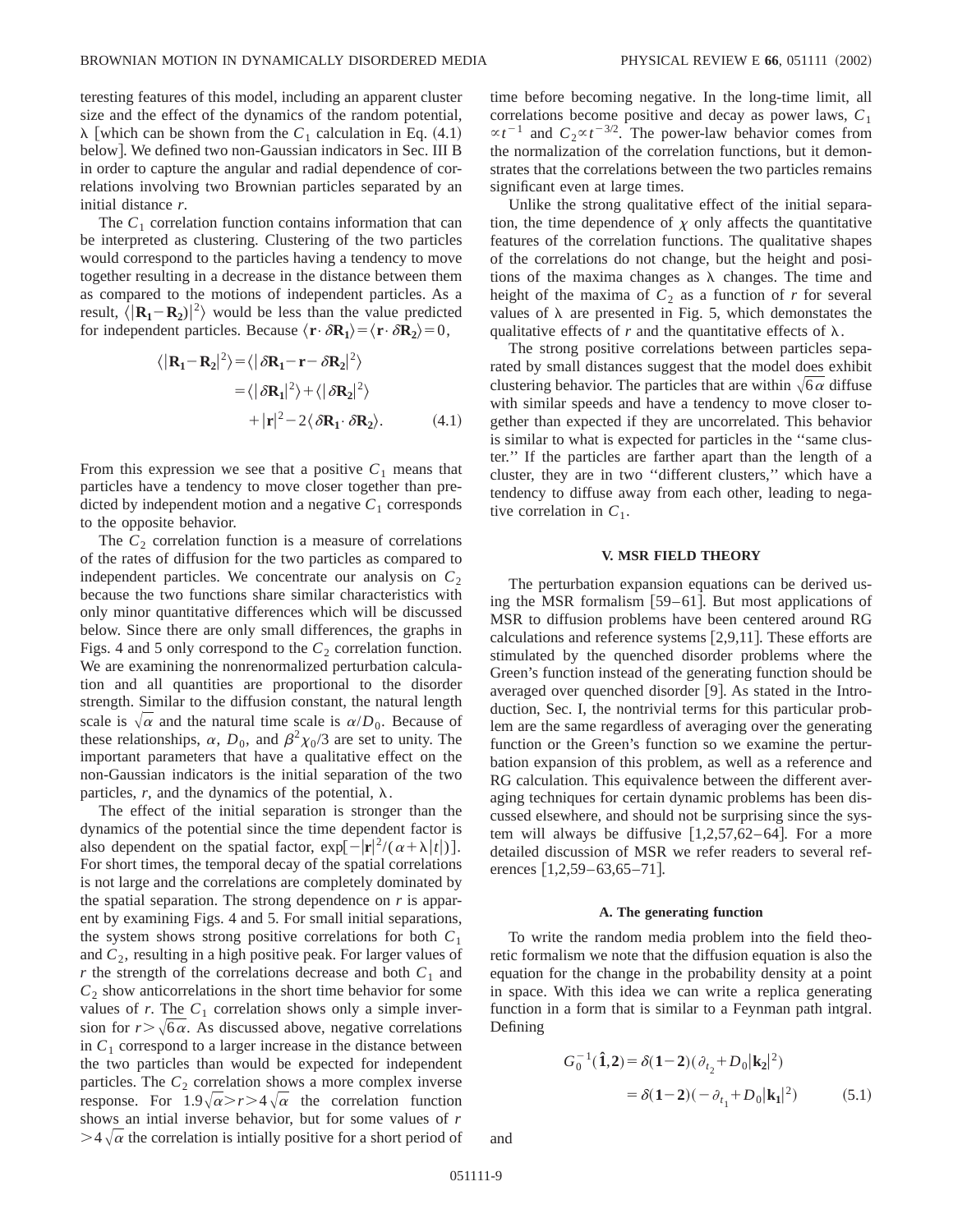$$
\gamma(\hat{\mathbf{1}}, 2, \hat{\mathbf{3}}, 4) = \frac{(\beta D_0)^2}{(2\pi)^d} \delta(t_1 - t_2) \delta(t_3 - t_4) \delta(\mathbf{k}_1 - \mathbf{k}_2 + \mathbf{k}_3 - \mathbf{k}_4)
$$

$$
\times \mathbf{k}_1 \cdot (\mathbf{k}_1 - \mathbf{k}_2) \mathbf{k}_3 \cdot (\mathbf{k}_3 - \mathbf{k}_4) \chi(|\mathbf{k}_1 - \mathbf{k}_2|, |t_1 - t_3|)
$$

the generating function is

$$
Z^{N}[\xi_{i}, \hat{\xi}_{i}] = \int \mathcal{D}[\rho_{i}] \mathcal{D}[\hat{\rho}_{i}] \exp\left[-G_{0}^{-1}(\hat{1}, 2)\hat{\rho}_{i}(1)\rho_{i}(2) + \frac{1}{2} \gamma(\hat{1}, 2, \hat{3}, 4)\hat{\rho}_{i}(1)\rho_{i}(2)\hat{\rho}_{j}(3)\rho_{j}(4) + \xi_{i}(1)\rho_{i}(1) + \hat{\xi}_{i}(1)\hat{\rho}_{i}(1)\right],
$$
 (5.2)

where we integrate over repeated arguments and sum over indices *i* and *j* [2,61]. The notation we use in Eq.  $(5.2)$  is consistent with Jensen's work. The variables  $\mathbf{1} = [\mathbf{k}_1, t_1]$  and  $2 = [k_2, t_2]$  stand for all variable parameters, like space and time and the components of these variables are denoted with a subscript, 1 or 2. This generating function introduces a conjugate variable  $\hat{\rho}(1)$ , which acts as an infinitesimal density creation operator. Differentiation of ln *Z* with respect to  $\xi_i(1)$  and  $\hat{\xi}_i(1)$  determines the desired statistical quantities. For the perturbation expansion we take  $N=1$  since we are averaging over the generating function. In the reference calculation, where the Green's function is averaged, the  $N\rightarrow 0$ limit is taken in the replica action, which eliminates several terms that are present in the  $N=1$  limit. It may appear that the two different limits cannot both be correct, but the additional terms in the perturbation expansion that are eliminated in the  $N\rightarrow 0$  limit are noncausal and evaluate to zero as discussed above  $[62,63]$ . This result gives us confidence that our MSR perturbation, where we do not take the  $N\rightarrow 0$  limit, does not fail to properly average over the disorder [9]. The  $\eta$ is the Jacobian which depends on discretization and can be assumed to be constant.

The action in Eqs.  $(5.2)$  is very similar to the actions in other references on diffusion in random media  $[2,9,10,50,58]$ . Our derivation is for the general case of dynamic disorder and our equations simplify to these previous results in the static limit. Because we consider dynamics, we must integrate over time or frequency, which can often be omitted in the static case [2]. Some slight differences also come from our definition of  $\hat{\rho}$ , which is equal to  $-i\hat{\rho}$  in several references  $[2,12,13,72]$ . The largest contrast comes from our action being defined in Fourier space so the signs of some of the arguments, like **2** are reversed. Because of the domain of definition, the Fourier transform of  $\hat{\rho}$  corresponds to density created at a specific wave vector instead of a specific point in space.

The generating function gives us all of the desired statistical quantities by differentiating  $\ln Z[\xi_i, \hat{\xi}_i]$  with respect to the generating variables  $\xi_i$  and  $\hat{\xi}_i$ . The replica trick that we use in our Gaussian reference calculation replaces the  $\ln Z[\xi,\hat{\xi}]$  with  $\lim_{N\to 0}(Z^N-1)/N$ , but we are still evaluating the same quantities. The Green's function is defined by

$$
\langle \langle \rho(\mathbf{1}) \hat{\rho}(\mathbf{2}) \rangle \rangle = G_2(\mathbf{1}, \mathbf{\hat{2}}) = \frac{\delta^2 \ln Z[\xi_i, \hat{\xi}_j]}{\delta \xi_i(\mathbf{1}) \delta \hat{\xi}_j(\mathbf{2})} \Big|_{\xi_i = \hat{\xi}_j = 0}.
$$
\n(5.3)

This quantity is the response function and it represents the creation of density at the wave vector  $\mathbf{k}_2$  at time  $t_2$  and subsequently measuring the density at the wave vector  $\mathbf{k}_1$  at time  $t_1$ , which is similar to the definition of the Green's function defined in Eq.  $(1.1)$ , except that the density creation is defined in Fourier space.

### **B. MSR perturbation theory**

### *1. One-particle propagator*

The perturbation method follows the derivation of Jensen [61]. We explicitly construct Schwinger and Dyson equations from  $Z[\xi,\hat{\xi}]$  instead of evaluating  $\ln Z[\xi,\hat{\xi}]$ .  $N=1$  and we are not introducing the unphysical replica trick. We also introduce the Legendre transform variable  $\Gamma$ ,

$$
\Gamma[G_1, \hat{G}_1] = \ln Z[\xi, \hat{\xi}] - \xi(1)G_1(1) - \hat{\xi}(1)G_1(\hat{1}), \quad (5.4)
$$

where **i** and  $\hat{\mathbf{i}}$  refer to  $\rho(\mathbf{i})$  and  $\hat{\rho}(\mathbf{i})$ , respectively. When the variable is either  $\rho$ (**i**) or  $\rho$ <sup>2</sup>(**i**) it appears as **i**. The Legendre transform formally closes the Dyson's equation. Note that the Green's functions generated by  $Z[\xi,\hat{\xi}]$  are already averaged over the random potential and the  $\langle \cdots \rangle$  is omitted . We assume that  $\Gamma_2(\tilde{\mathbf{I}}, \tilde{\mathbf{2}}) = -G_2^{-1}(\tilde{\mathbf{I}}, \tilde{\mathbf{2}})$ . This equality is not necessarily strict but it allows simple manipulation of the equations. The equations derived by MSR allow us to use perturbation theory to systematically expand and evaluate the selfenergy, as demonstrated by Deker  $[65–67]$ . The resulting set of equation are

$$
G_{2}(1', \hat{1}'') = G_{0}(1', \hat{1}'') + G_{0}(1', \hat{1}) \gamma(\hat{1}, 2, \hat{3}, 4)
$$
  
\n
$$
\times [G_{2}(2, \hat{5}) G_{2}(\hat{3}, 6) G_{2}(4, \hat{7}) G_{2}(\hat{1}'', 8)
$$
  
\n
$$
\times \Gamma_{4}(\hat{5}, 6, \hat{7}, 8) + G_{2}(2, \hat{3}) G_{2}(4, \hat{1}'')], (5.5)
$$
  
\n
$$
\Gamma_{2}(1', \hat{1}'') = -G_{2}^{-1}(1', \hat{1}'') = -G_{0}^{-1}(1', \hat{1}'') + \gamma(\hat{1}'', 2, \hat{3}, 4)
$$
  
\n
$$
\times \left[ G_{2}(2, \hat{5}) G_{2}(\hat{3}, 6), G_{2}(4, \hat{7}) \Gamma_{4}(\hat{5}, 6, \hat{7}, 1') + \sum_{i=\hat{5}, 6, \hat{7}} G_{2}(2, \hat{5}) G_{2}(\hat{3}, 6) G_{2}(4, \hat{7}) G_{2}(\hat{9}, \hat{10}) + \sum_{i=\hat{2}, \hat{3}, 4} G_{1}(i) G_{2}(j(\neq i), \hat{5}) G_{2}(k(\neq i, j), \hat{6}) + \sum_{i=\hat{2}, \hat{3}, 4} G_{1}(i) G_{2}(j(\neq i), \hat{5}) G_{2}(k(\neq i, j), \hat{6}) + G_{1}(\hat{3}) G_{1}(4) + \gamma(\hat{1}'', 2, \hat{3}, 1') [G_{2}(\hat{3}, 4) + G_{1}(\hat{3}) G_{1}(4)] + \gamma(\hat{1}'', 2, \hat{3}, 1') [G_{2}(2, \hat{3}) + G_{1}(2) G_{1}(\hat{3})], (5.6)
$$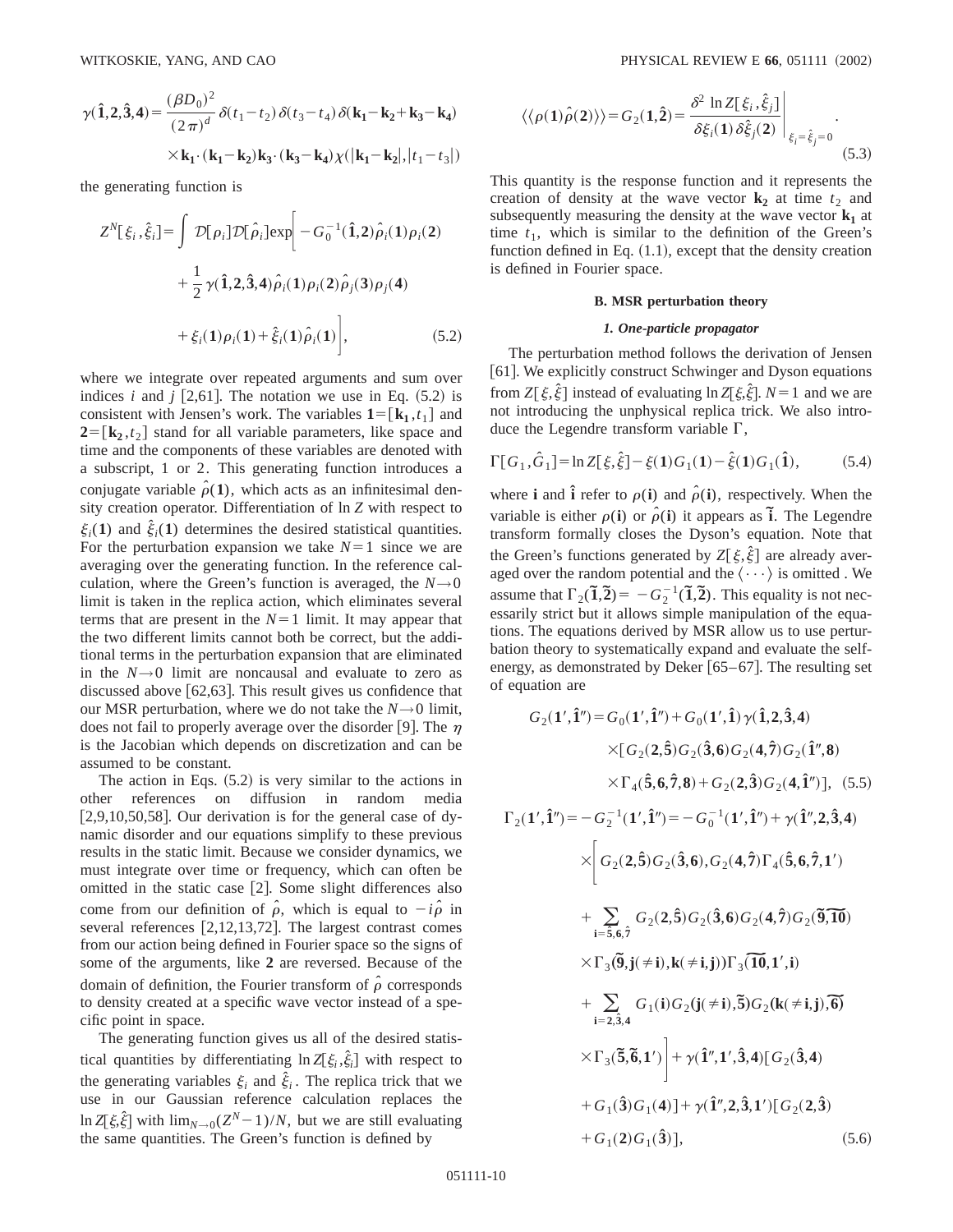$$
\Gamma_3(\mathbf{1}', \hat{\mathbf{1}}'', \tilde{\mathbf{1}}''') = \frac{\delta \Gamma_2(\mathbf{1}', \hat{\mathbf{1}}'')}{\delta G_1(\tilde{\mathbf{1}}'')},\tag{5.7}
$$

$$
\Gamma_4(\mathbf{1}', \hat{\mathbf{1}}'', \mathbf{1}''', \hat{\mathbf{1}}^{\text{iv}}) = \frac{\delta^2 \Gamma_2(\mathbf{1}', \hat{\mathbf{1}}'')}{\delta G_1(\mathbf{1}'''), \delta G_1(\hat{\mathbf{1}}^{\text{iv}})},
$$
(5.8)

with  $G_0(1,\hat{2})$  defined as

$$
G_0(\mathbf{1},\mathbf{\hat{2}}) = \theta(t_1-t_2)\,\delta(\mathbf{k_1}-\mathbf{k_2})\exp[-D_0|t_1-t_2||\mathbf{k_1}-\mathbf{k_2}|^2].
$$

The MSR  $G_0$  above differs from its analogue in the direct perturbation calculation in Sec. II, because it is a function on two different sets of coordinates. The MSR Green's function is a measure of the response of the system at the coordinate labeled **1** to the introduction of density at coordinate **2ˆ** so the zeros of the system are still arbitrary. The step function,  $\theta(t)$ , enforces causality and the  $\delta$  function enforces translations invariance. To recover the usual Green's function with the creation event centered at the origin in real space at time  $t=0$ , we set  $t_2=0$  and integrate over  $\mathbf{k}_2$ . The variables of the form  $\tilde{\mathbf{i}}$  must be integrated over both arguments  $\hat{\mathbf{i}}$  and  $\mathbf{i}$ , but many of the terms that they represent are zero. The result is similar to Deker's result for a cubic field at the second order [65]. For the second-order expression, we evaluate  $\Gamma_4$ to first order.  $\Gamma_4$  has two terms to first order.

$$
\Gamma_4(1',\hat{1}'',1''',\hat{1}^{iv}) = \gamma(\hat{1}'',1',\hat{1}^{iv},1''') + \gamma(\hat{1}'',1''',\hat{1}^{iv},1').
$$

We substitute this expression for  $\Gamma_4$  in Eq. (5.5) and  $G_2$ becomes

$$
G_2(\mathbf{1}', \hat{\mathbf{1}}'') = G_0(\mathbf{1}', \hat{\mathbf{1}}'') + G_0(\mathbf{1}', \hat{\mathbf{1}}) \gamma(\hat{\mathbf{1}}, \hat{\mathbf{2}}, \hat{\mathbf{3}}, \mathbf{4}) G_2(\mathbf{2}, \hat{\mathbf{3}}) G_2(\mathbf{4}, \hat{\mathbf{1}}'') + G_0(\mathbf{1}', \hat{\mathbf{1}}) \gamma(\mathbf{1}, \mathbf{2}, \mathbf{3}, \mathbf{4}) G_2(\mathbf{2}, \hat{\mathbf{5}}) G_2(\hat{\mathbf{3}}, \mathbf{6})
$$
  
×
$$
G_2(\mathbf{4}, \hat{\mathbf{7}}) G_2(\hat{\mathbf{1}}'', \mathbf{8}) \gamma(\hat{\mathbf{5}}, \mathbf{6}, \hat{\mathbf{7}}, \mathbf{8}) + G_0(\mathbf{1}', \hat{\mathbf{1}}) \gamma(\mathbf{1}, \mathbf{2}, \mathbf{3}, \mathbf{4}) G_2(\mathbf{2}, \hat{\mathbf{5}}) G_2(\hat{\mathbf{3}}, \mathbf{6}) G_2(\mathbf{4}, \hat{\mathbf{7}}) G_2(\hat{\mathbf{1}}'', \mathbf{8}) \gamma(\hat{\mathbf{5}}, \mathbf{8}, \hat{\mathbf{7}}, \mathbf{6}).
$$
\n(5.9)

The last term is zero because it violates causality and it would be zero in the replica action because of the  $N\rightarrow 0$  limit. Integrating over  $\mathbf{k}_{1}$ <sup>n</sup> and setting  $t_{1}$ <sup>n</sup> = 0 results in the second-order expression, which is identical to Eq. (2.3).

$$
G(\mathbf{k},t) = G_0(\mathbf{k},t) - \frac{(\beta D_0)^2}{(2\pi)^d} \int d\mathbf{h} d\tau_1 d\tau_2 \{ \mathbf{k} \cdot (\mathbf{k} - \mathbf{h}) \mathbf{h} \cdot (\mathbf{k} - \mathbf{h}) \chi(|\mathbf{k} - \mathbf{h}|, |\tau_1 - \tau_2|) G_0(\mathbf{k},t - \tau_1) G(\mathbf{h},\tau_1 - \tau_2) G(\mathbf{k},\tau_2) \}
$$
  
+ 
$$
\frac{(\beta D_0)^4}{(2\pi)^{2d}} \int d\mathbf{h}_1 d\mathbf{h}_2 d\tau_1 d\tau_2 d\tau_3 d\tau_4 \{ \mathbf{k} \cdot (\mathbf{k} - \mathbf{h}_1) \mathbf{h}_2 \cdot (\mathbf{k} - \mathbf{h}_1) \mathbf{h}_1 \cdot (\mathbf{k} - \mathbf{h}_1) (\mathbf{k} - \mathbf{h}_1) \cdot (\mathbf{k} - \mathbf{h}_1 + \mathbf{h}_2) \chi(|\mathbf{k} - \mathbf{h}_1|, |\tau_1 - \tau_3|)
$$
  
×  $\chi(|\mathbf{h}_1 - \mathbf{h}_2|, |\tau_2 - \tau_4|) G_0(\mathbf{k},t - \tau_1) G(\mathbf{h}_1, \tau_1 - \tau_2) G(\mathbf{h}_2, \tau_2 - \tau_3) G(\mathbf{k} - \mathbf{h}_1 + \mathbf{h}_2, \tau_3 - \tau_4) G(\mathbf{k}, \tau_4) \}.$  (5.10)

The average of *G*(**k**,*t*) over disorder is implied. The perturbation expansion of the second-order term has a simple graphical expression that follows the notation used by Deker. As can be seen from the Dyson series above Eqs.  $(5.5)$ –  $(5.8)$ , the MSR perturbation method expresses the Green's function in terms of a self-energy term, which explains the equivalence between the directly renormalized perturbation and the MSR results.

### *2. Two particle propagator*

The first-order perturbation result with MSR is obtained from a simpler procedure than the direct perturbation result, but we do not determine a self-consistent equation. A selfconsistent equation can be calculated with some complexity, but the definition of a two-particle propagator  $G^{(1,2)}$  is a natural result of the vertex functions. We start by setting *N*  $=$  2 in the replica generating function and defining the two one-particle propagators,  $G^{(1)}$  and  $G^{(2)}$ , where the superscripts have a similar meaning as Sec. II B, but  $G^{(2)}$  does not contain  $exp[i\mathbf{k}\cdot\mathbf{r}]$ . We also define a two-particle connected Green's function as

$$
G_4(\mathbf{1}', \hat{\mathbf{2}}', \mathbf{3}', \hat{\mathbf{4}}') = \frac{\delta^4 Z[\xi_i, \hat{\xi}_i]}{\delta \xi_1(\mathbf{1}') \delta \hat{\xi_1}(\mathbf{2}') \delta \xi_2(\mathbf{3}') \delta \hat{\xi_2}(\mathbf{4}')}.
$$
\n(5.11)

Similar to the one-particle propagator, we must add the initial conditions by setting  $t_2 = t_4 = 0$ , multiplying by  $\exp[i\mathbf{k}_{4'} \cdot \mathbf{r}]$  and integrating over  $\mathbf{k}_{4'}$  and  $\mathbf{k}_{2'}$ . Finally, we remove the primes on the labels and change the label of  $\mathbf{k}_3$  to  $k<sub>2</sub>$  to recover the first correction to the two-particle propagator which is captured in the expansion of the self-consistent equation, Eq.  $(2.4)$ ,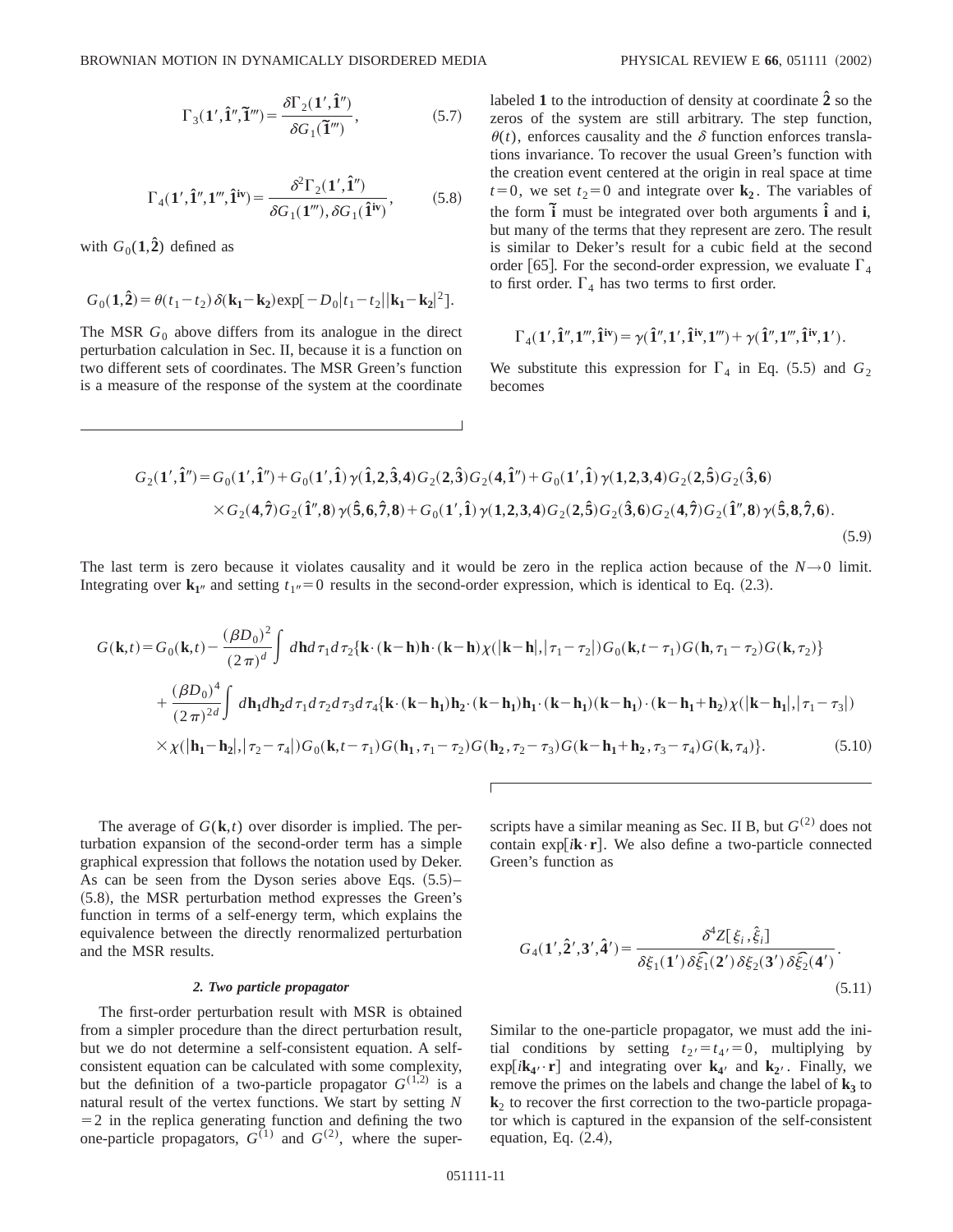$$
G^{(1,2)}(\mathbf{k}_{1}, t_{1} = t, \mathbf{k}_{2}, t_{2} = t)
$$
  
\n
$$
= G_{2}^{(1)}(\mathbf{k}_{1}, t) G_{2}^{(2)}(\mathbf{k}_{2}, t) \exp[i\mathbf{k}_{2} \cdot \mathbf{r}]
$$
  
\n
$$
- \frac{(\beta D_{0})^{2}}{(2\pi)^{d}} \int d\mathbf{h} \int_{0}^{t} d\tau_{1} \int_{0}^{t} d\tau_{2} {\mathbf{k}_{1} \cdot (\mathbf{k}_{1} - \mathbf{h}) \mathbf{k}_{2} \cdot (\mathbf{k}_{1} - \mathbf{h})}
$$
  
\n
$$
\times \chi(|\mathbf{k}_{1} - \mathbf{h}|, |\tau_{1} - \tau_{2}|) G^{(1)}(\mathbf{k}_{1}, t - \tau_{1}) G^{(2)}(\mathbf{k}_{2}, t - \tau_{2})
$$
  
\n
$$
\times G^{(1)}(\mathbf{h}, \tau_{1}) G^{(2)}(\mathbf{k}_{1} + \mathbf{k}_{2} - \mathbf{h}, \tau_{2})
$$
  
\n
$$
\times \exp[i(\mathbf{k}_{1} + \mathbf{k}_{2} - \mathbf{h}) \cdot \mathbf{r}]]. \qquad (5.12)
$$

### **C. MSR with replica trick and Gaussian reference system**

The MSR perturbation is an asymptotic expansion, which may not have good accuracy at large disorder strengths. To overcome the difficulties of asymptotic expansions, several references introduce a variational technique that attempts to minimize the errors. These variational methods are referred to in the literature as the Gaussian reference technique  $[2,10,72,73]$ . To first order these techniques resemble the Edwards variational method. In the Gaussian reference technique the full action is fit with a different action that only contains a quadradic term, but the term is not necessarily Gaussian. The technique avoids the Dyson equation and the vertex renormalization used in Sec. V B. With the time dependent generating function for  $Z^N[0,0]$  derived in Eq.  $(5.2)$ the Gaussian reference technique follows the same procedure as several references except that it is necessary to integrate over the time or frequency variable as well as the spatial variables  $[2,9,10]$ . The results of this technique are a time dependent analog of the results in these references and reduce to these previous results in the static disorder limit. For first order we get the first two terms derived in Eq.  $(5.9)$ 

$$
G_2(\mathbf{1}', \hat{\mathbf{1}}'') = G_0(\mathbf{1}', \hat{\mathbf{1}}'')
$$
  
+ 
$$
G_0(\mathbf{1}', \hat{\mathbf{1}}) \gamma(\hat{\mathbf{1}}, \hat{\mathbf{2}}, \hat{\mathbf{3}}, 4) G_2(\mathbf{2}, \hat{\mathbf{3}}) G_2(\mathbf{4}, \hat{\mathbf{1}}''),
$$
(5.13)

but the second-order expression is more complex

$$
2G_0(1',\hat{1}'') = 3G_2(1',\hat{1}'') - G_2(1',\hat{1})G_0^{-1}(\hat{1},2)G_2(2,\hat{1}'') + 4G_0(1',\hat{1})\gamma(\hat{1},2,\hat{3},4)G_2(2,\hat{3})G_2(4,\hat{1}'')
$$
  
\n
$$
-2G_2(1',\hat{1})\gamma(\hat{1},2,\hat{3},4)G_2(2,\hat{3})G_2(4,\hat{1}'') - G_2(1',\hat{1})\gamma(\hat{1},2,\hat{3},4)G_2(2,\hat{5})G_0^{-1}(\hat{5},6)G_2(6,\hat{3})G_2(4,\hat{1}'')
$$
  
\n
$$
-G_0(1',\hat{1})\gamma(\hat{1},2,\hat{3},4)G_2(2,\hat{3})G_2(4,\hat{5})\gamma(\hat{5},6,\hat{7},8)G_2(6,\hat{7})G_2(8,\hat{1}'')
$$
  
\n
$$
-G_0(1',\hat{1})\gamma(\hat{1},2,\hat{3},4)G_2(2,\hat{5})\gamma(\hat{5},6,\hat{7},8)G_2(6,\hat{7})G_2(8,\hat{3})G_2(4,\hat{1}'')
$$
  
\n
$$
-G_0(1',\hat{1})\gamma(\hat{1},2,\hat{3},4)G_2(2,\hat{5})G_2(\hat{3},6)G_2(4,\hat{7})G_2(\hat{1}'',8)\gamma(\hat{5},6,\hat{7},8). \qquad (5.14)
$$

Expanding terms that contain  $G_0^{-1}$  or no  $G_0$  demonstrates that this expression is the second-order perturbative term, Eq.  $(5.9)$ , with additional third- and higher-order terms. These additional terms may improve the fit but they generally make numerically solving the self-consistent equations difficult by adding complexity to the equations. Because of this difficulty, we do not solve the second-order reference system calculation in this article.

The equality at second order is not unexpected because there is only one second-order graph that is not contained in the graphical expansion of the first-order self-consistent equation. The Gaussian reference method has many terms that appear redundant. At second order the terms cancel but they do not necessarily cancel at higher order. As a result, this method over counts some graphs and subtracts graphs that should be added. The expansion is also much more complicated and does not allow systematic diagrammatic analysis. Determining additional graphs to include in the expansion is difficult so expanding beyond second-order requires one to start from the third-order variational expression and reevaluate the higher-order terms.

#### **VI. RENORMALIZATION GROUP RESULT**

To further demonstrate the consistency of our results with other MSR methods, we perform a simple first-order renormalization group calculation to determine the effective diffusion constant. The calculation parallels several other oneloop approaches  $[2,58]$ . More sophisticated renormalization group calculations on the action in Eq.  $(5.2)$  have been used to determine the diffusion constant in static random media problems in several references as well  $[12,13]$ . Our approach is not general, but it allows the incorporation of dynamic disorder and the spirit of these calculations can be implemented for other forms of disorder. This approach also recovers the general form suggested by Dean and by Deem in the static limit,  $\lambda \rightarrow 0$  [2,11].

The calculation begins by Fourier transforming the time variable,  $t \rightarrow \omega$  so that **1**=  $[\mathbf{k}_1, \omega_1]$  and  $G_0^{-1} = i\omega + D|\mathbf{k}|^2$  in our generating function. Since the calculation is to first order we can take the number of replicas to be one. We introduce an artificial cutoff frequency in the spatial transform variable **k**, denoted  $k_c$ , and define a momentum shell composed of frequencies that we eventually integrate over  $(k_c/b \le |\mathbf{k}|)$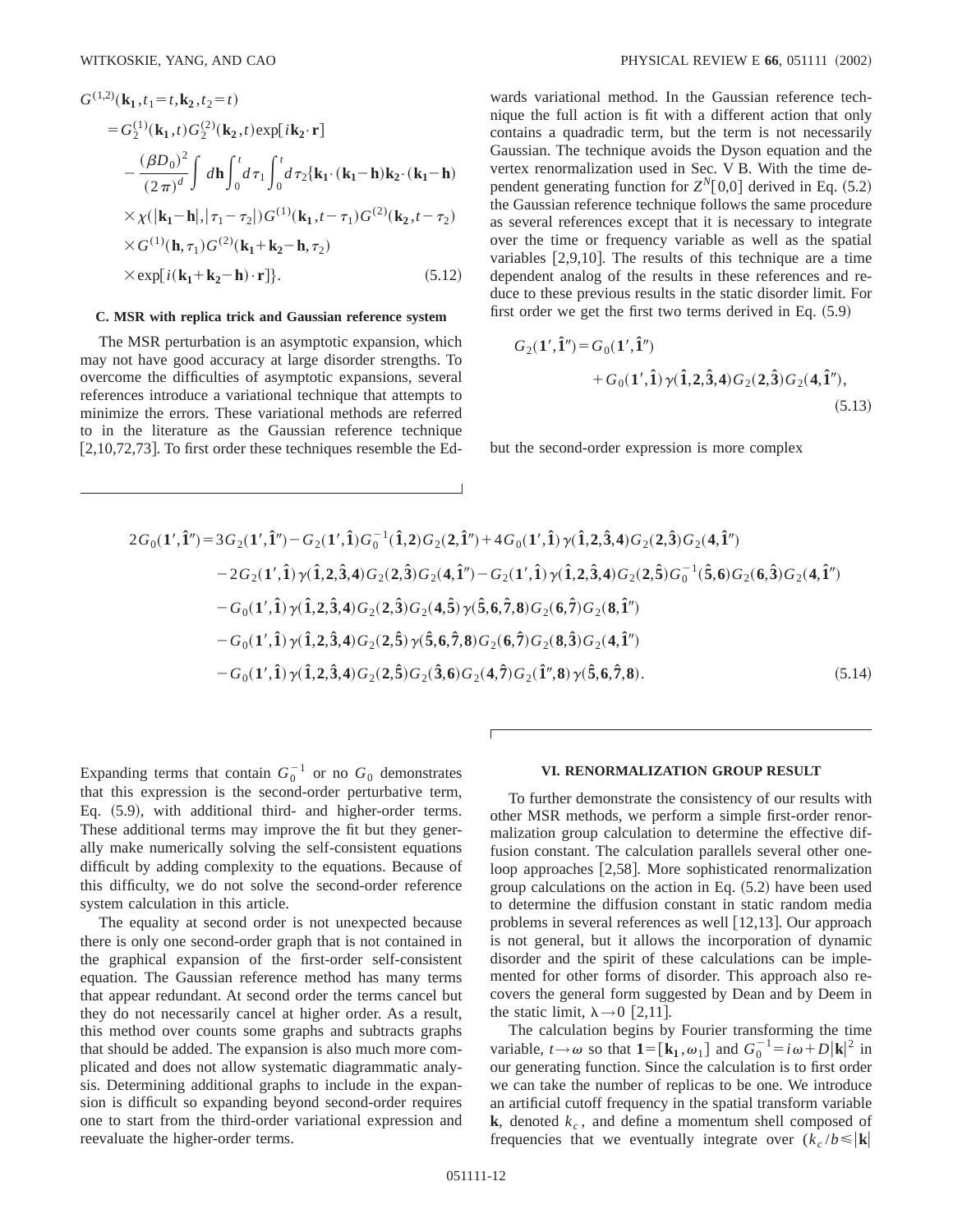$\leq k_c$ ) with *b*>1. To first order we can replace  $\hat{\rho}$ (**i**) $\rho$ (**j**) with  $|\mathbf{k_i}|, |\mathbf{k_j}| > k_c/b$  with  $\delta(\mathbf{i}-\mathbf{j})(i\omega_i+D|\mathbf{k_i}|^2)^{-1}$ . With these substitutions the action in our functional is

$$
-G_0^{-1}(1,2)\hat{\rho}(1)\rho(2) + \gamma(1,1',1',2)G_0(1',1')\hat{\rho}(1)\rho(2) + \frac{1}{2}\gamma(1,2,3,4)\hat{\rho}(1)\rho(2)\hat{\rho}(3)\rho(4) + \text{const},
$$
 (6.1)

where the **1**' is integrated for  $k_c/b \le |\mathbf{k}'| \le k_c$ , the other **k** variables are integrated for  $|\mathbf{k}| \leq k_c/b$ , and all frequencies are integrated from  $-\infty$  to  $\infty$ . The constant term comes from integrating the terms with  $|\mathbf{k}| > k_c/b$  for all  $\rho$  and  $\hat{\rho}$ . This term only changes the normalization and will be omitted in further calculations.

Up to this point the random potential correlation function,  $\chi$  has been general. Now we introduce the three-dimensional  $\chi$  in Eq. (1.3) and evaluate the integrals over  $\omega'$  and **k**'. Integrating over  $\omega'$  is done in a straightforward manner, but the  $k'$  integral has some difficulty. Since the final form should resemble a free diffusion propagator, we will perform a Taylor expansion of the integral in terms of  $\mathbf{k}_2$  up to second order and assume the other terms are small. The new action is

$$
-\int d\mathbf{1}d2 \left\{ \delta(1-2) \left[ i\omega_{2} + \left( D - \frac{4}{3\sqrt{2\pi}} (2\alpha)^{3/2} \chi_{0} \frac{(\beta D)^{2}}{D+\lambda} \int dr \left\{ \left[ 2 - \alpha r^{2} - \frac{\lambda}{D+\lambda} \right] r^{2} \exp[-\alpha r^{2}] \right\} \right] | \mathbf{k}_{2} |^{2} \right] \hat{\rho}(1) \rho(2) \right\}
$$
  
+ 
$$
\frac{1}{2} \left( \frac{\beta D}{(2\pi)^{2}} \right)^{2} \int d\mathbf{1}d2d3d4\delta(1-2+3-4) \left\{ \mathbf{k}_{1} \cdot (\mathbf{k}_{1} - \mathbf{k}_{2}) \mathbf{k}_{3} \cdot (\mathbf{k}_{3} - \mathbf{k}_{4}) 2 (2\pi)^{3/2} (2\alpha)^{3/2} \chi_{0} \lambda | \mathbf{k}_{1} - \mathbf{k}_{2} |^{2} \right\}
$$
  

$$
\times \frac{\exp[-\alpha |\mathbf{k}_{1} - \mathbf{k}_{2}|^{2}]}{\lambda^{2} |\mathbf{k}_{1} - \mathbf{k}_{2}|^{4} + (\omega_{1} - \omega_{2})^{2}} \hat{\rho}(1) \rho(2) \hat{\rho}(3) \rho(4) \right\}
$$
(6.2)

with  $k_c/b \lt r = |\mathbf{k}| \lt k_c$  and  $|\mathbf{k}| \lt k_c/b$ . To get this result, a term of the form  $[i\omega + (D+\lambda)r^2]^{-1}$  is replaced with  $[(D+\lambda)r^2]^{-1}$  $+(\lambda)r^2$ <sup>-1</sup> since *r* is large and the major contribution from  $\omega$  is for  $\omega \approx 0$ . Rescaling **k** by *b*,  $\omega$  by  $b^2$  and the field variables,  $\rho$  and  $\hat{\rho}$ , by  $b^{-7/2}$  results in an action with the same form as our original and the proper limits of integration.

$$
-\int d\mathbf{1}d2 \left\{ \delta(1-2) \left[ i\omega_{2} + \left( D - \frac{4}{3\sqrt{2\pi}} (2\alpha)^{3/2} \chi_{0} \frac{(\beta D)^{2}}{D+\lambda} \right] dr \left\{ \left[ 2 - \alpha r^{2} - \frac{\lambda}{D+\lambda} \right] r^{2} \exp[-\alpha r^{2}] \right\} \right] |\mathbf{k}_{2}|^{2} \right\} \hat{\rho}(1)\rho(2) \right\}
$$
  
+ 
$$
\frac{1}{2b^{3}} \left( \frac{\beta D}{(2\pi)^{2}} \right)^{2} \int d\mathbf{1}d2d3d4\delta(1-2+3-4) \left\{ \mathbf{k}_{1} \cdot (\mathbf{k}_{1} - \mathbf{k}_{2}) \mathbf{k}_{3} \cdot (\mathbf{k}_{3} - \mathbf{k}_{4}) 2(2\pi)^{3/2} (2\alpha)^{3/2} \chi_{0} \lambda \right.
$$
  

$$
\times |\mathbf{k}_{1} - \mathbf{k}_{2}|^{2} \frac{\exp[-\alpha \frac{\mu}{b^{2}} |\mathbf{k}_{1} - \mathbf{k}_{2}|^{2}]}{\lambda^{2} |\mathbf{k}_{1} - \mathbf{k}_{2}|^{4} + (\omega_{1} - \omega_{2})^{2}} \hat{\rho}(1)\rho(2)\hat{\rho}(3)\rho(4) \right\}
$$
(6.3)

 $\mu$  is a new scale factor that modulates the  $|\mathbf{k}|^2$  term in the exponential. Before the first iteration of the renormalization group,  $\mu=1$ . From this equation we determine the relationship between the old parameters and the new parameters, denoted with a prime.

$$
\mu' \rightarrow \frac{\mu}{b^2},
$$

$$
\chi'_0 \rightarrow \frac{\chi_0}{b^3} \left(\frac{D}{D'}\right)^2,
$$

$$
D' \rightarrow D - \frac{4}{3\sqrt{2\pi}} (2\alpha)^{3/2} \chi_0 \frac{(\beta D)^2}{D+\lambda} \int dr
$$
  
 
$$
\times \left\{ \left[ 2 - \alpha \mu r^2 - \frac{\lambda}{D+\lambda} \right] r^2 \exp[-\alpha \mu r^2] \right\}.
$$

By rescaling  $\chi_0$  by  $(D/D')^2$  we replace the  $D^2$  in the quartic term with  $(D')^2$ . Choosing  $b = \exp[\Delta \zeta]$  with  $\Delta \zeta \sim 0$ allows us to write approximate equations for the changes in these variables. These approximations will become accurate in the  $\lim_{\Delta \zeta \to 0}$ .

$$
\Delta \mu \rightarrow -\mu 2\Delta \zeta,
$$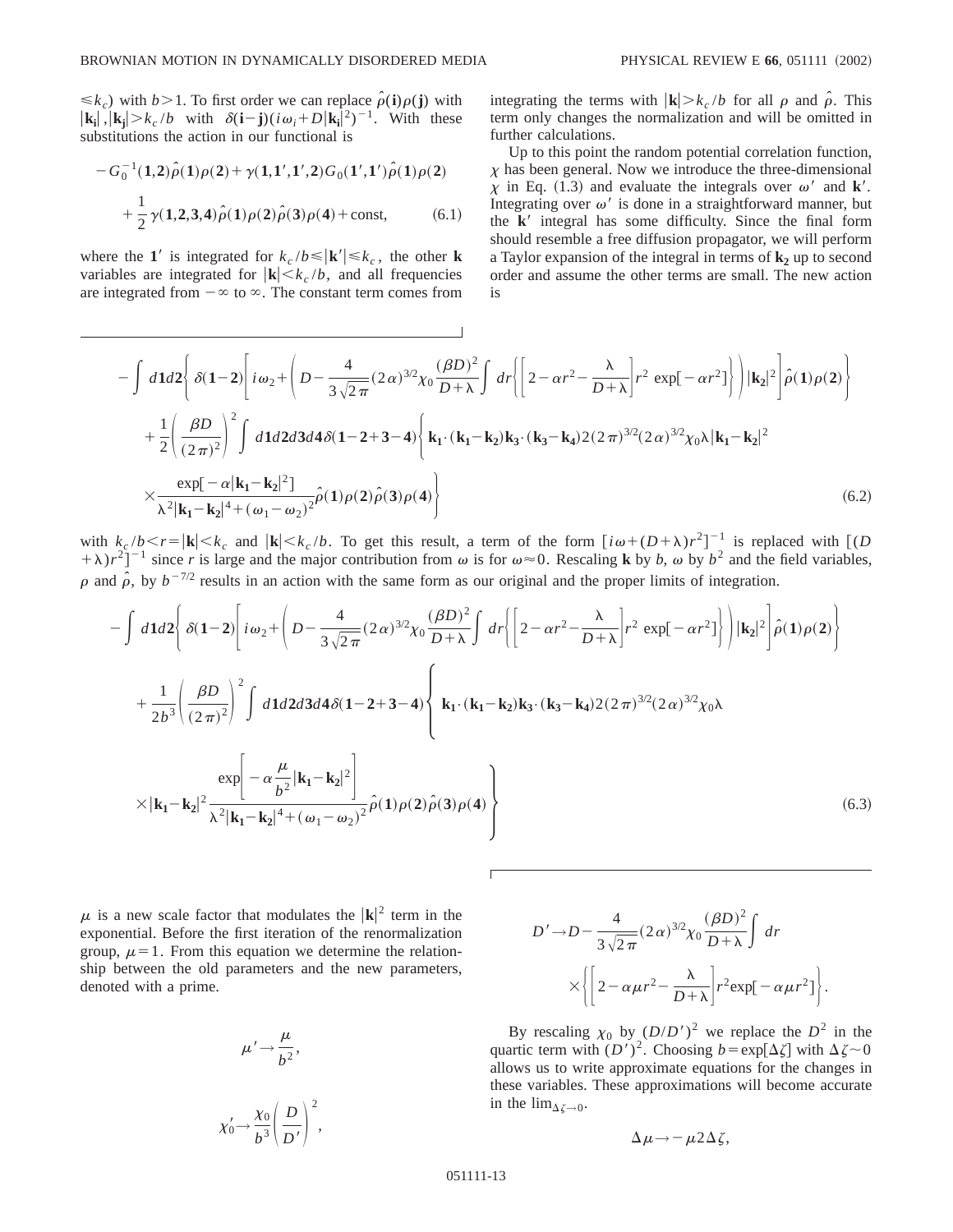$$
\Delta \chi_0 \to -\chi_0 3 \Delta \zeta + \chi_0^2 \frac{8}{3\sqrt{2\pi}} (2\alpha)^{3/2} \frac{(\beta D)^2}{D+\lambda}
$$
  

$$
\times \left\{ \left[ 2 - \alpha \mu k_c^2 - \frac{\lambda}{D+\lambda} \right] k_c^3 \exp[-\alpha \mu k_c^2] \right\} \Delta \zeta,
$$
  

$$
\Delta D \to -\frac{4}{3\sqrt{2\pi}} (2\alpha)^{3/2} \chi_0 \frac{(\beta D)^2}{D+\lambda}
$$
  

$$
\times \left\{ \left[ 2 - \alpha \mu k_c^2 - \frac{\lambda}{D+\lambda} \right] k_c^3 \exp[-\alpha \mu k_c^2] \right\} \Delta \zeta.
$$

The second term in the flow expression for  $\chi_0$  can be made arbitrarily small by choosing a large enough cutoff frequency  $k_c$ . This assumption fails when the  $\mu$  becomes extremely small, but  $\chi_0$  can be arbitrarily small at the point of the failure, which allows us to neglect this term. This argument depends on the decay of  $\chi_0$  being faster than the decay of  $\mu$ . From the first two equations,  $\mu$  and  $\chi_0$  have a simple exponential form in terms of  $\zeta = N\Delta\zeta$ , where *N* is the number of iterations of the RG calculation.

$$
\mu = \exp[-2\zeta],
$$
  

$$
\chi_0 = [\chi_0]_{\zeta = 0} \exp[-3\zeta].
$$

Substituting these expressions into the expression for *D* leads to the expression

$$
\frac{dD}{d\zeta} = -\frac{4}{3\sqrt{2\pi}} (2\alpha)^{3/2} [\chi_0]_{\zeta=0} \frac{(\beta D)^2}{D+\lambda} \left\{ \left[ 2 - \alpha \exp[-2\zeta]k_c^2 - \frac{\lambda}{D+\lambda} \right] k_c^3 \exp[-3\zeta] \exp[-\alpha \exp[-2\zeta]k_c^2] \right\}.
$$
 (6.4)

The new diffusion constant is the value of the solution to this equation at  $\zeta = \infty$  with *D*=*D*<sub>0</sub> (the free diffusion value) at  $\zeta=0$ . The equation simplifies further by introducing a new variable of integration  $k=-\sqrt{\alpha k_c}$  exp $[-\zeta]$ , and defining dimensionless quantities  $D' = D/D_0$  and  $\lambda' = \lambda/D_0$ . In the limit as the cutoff frequency goes to infinity, the initial conditions are  $D' = 1$  at  $k = -\infty$ , and the solution is  $D'$  at *k*  $=0$ . With these substitutions the equation for *D'* is straightforward in form.

$$
\frac{dD'}{dk} = -\sigma \frac{k^2 D'^2}{D' + \lambda'} \left( 2 - k^2 - \frac{\lambda'}{D' + \lambda'} \right) \exp[-k^2]
$$
\n(6.5)

with

$$
\sigma = \frac{8}{3\sqrt{\pi}} (\beta^2 [\chi_0]_{\zeta=0}).
$$

For  $D \approx D_0$ , the equation is just an integral and the result is the first-order nonrenormalized perturbation result

$$
D = D_0 - D_0^2 \frac{(D_0 - \lambda)}{(D_0 + \lambda)^2} \frac{\beta^2 \chi_0}{3}.
$$
 (6.6)

This expression can also be derived by substituting  $D = D_0$ in Eq.  $(3.3)$  and shows that the expression has the correct initial slope. The expression also recovers the static disorder limit  $(\lambda \rightarrow 0)$  reported in several references  $[2,10,11,49,50,58]$ ,

$$
D = D_0 \exp\left[-\frac{\beta^2 \chi_0}{3}\right].
$$
 (6.7)

A discussion of the comparison between the RG results and the perturbation results was presented in Sec. IV and are plotted in several figures,  $1(b)$ ,  $2(a)$ ,  $2(b)$ ,  $3(a)$ ,  $3(b)$ , and  $3(c)$ . As discussed in Sec. IV A, the RG calculation presented here gives the correct first-order perturbation result and examination of the flow equation, Eq.  $(6.5)$ , demonstrates that the solution does not go to zero for finite disorder strength. As a result, the particle avoids trapping. As mentioned in Sec. IV A, the particle should exhibit this nontrapping behavior. The solution to this equation for the dynamic potential remains above  $\exp[-\beta^2\chi_0/3]$ , the static disorder solution in Eq.  $(6.7)$ , which is also above the lower bound predicted by Masi *et al.* [2,57].

### **VII. DISCUSSION OF RESULTS**

In this paper, we have extended previous MSR results for diffusion to a random potential with both spatial and temporal correlations. We perform a Dyson expansion to develop renormalized propagators for one- and two-particle systems. These propagators determine the characteristics of the system including the diffusion constant and non-Gaussian indicators. Most of the results are general for arbitrary dynamic potential correlation function  $\chi$  or can be generalized by following the spirit of these calculations.

The field theoretic method developed by Martin, Siggia, and Rose is shown to be consistent with the direct Dyson expansion. A perturbation expansion using the MSR method yields the same single-particle propagator to second order and the same first-order expression for the two-particle propagator. The field theoretic method of MSR can also be used to determine an Edwards type of variational fit of the propagator, which has the same first-order expression as perturbation but a more complicated second-order expression. The variational approach is also consistent with previous static calculations  $[2]$ . The diffusion constant is also determined from a renormalization group calculation. These results are consistent with previous work in the static limit and give a reasonable generalization to dynamic disorder  $[2,11]$ .

The renormalized perturbation expansion used to determine the diffusion constant demonstrates the expected behavior of a perturbation expansion. The results match the nonrenormalized expansion for small values of disorder strength but eventually they deviate from reasonable behavior and predict trapping. The dynamics of the potential correlation functions,  $\lambda$ , increased the diffusion constant because any barriers to diffusion would eventually rearrange, allowing the particle to move, but the renormalized perturbation expansion still predicts trapping for finite disorder strength. A renormalization group calculation with the MSR formalism shows more reasonable behavior with the diffu